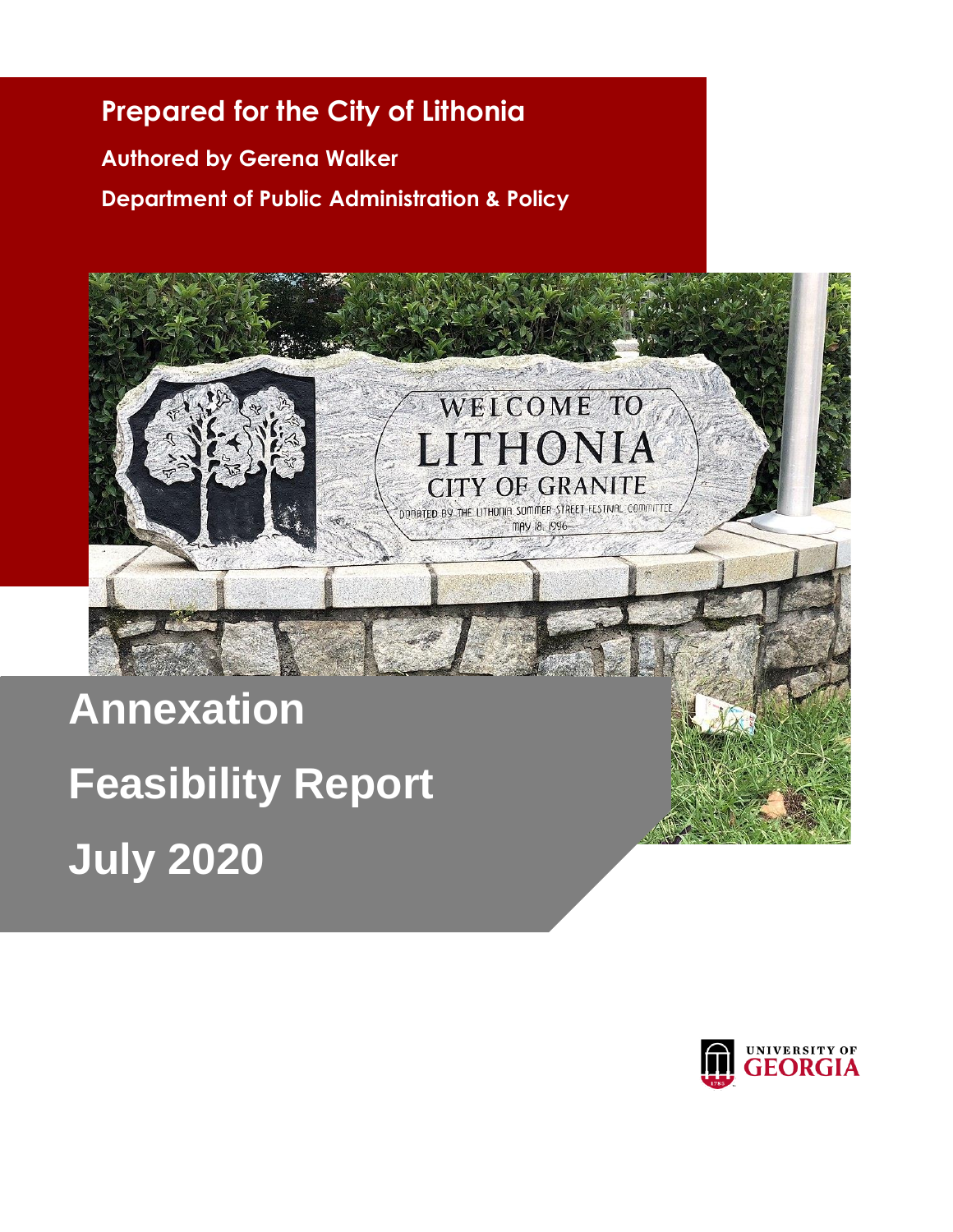# **Table of Contents**

Chapter 1: Executive Summary

Net Fiscal Impact: Comparing Expected Revenues and Expenditures

Chapter 2: Background Information: Lithonia and the Study Areas

Chapter 3: Estimated Revenues from Study Areas

General Fund Revenues

Enterprise Fund Revenues

Summary of Revenues

Chapter 4: Estimated Expenditures for the Study Areas

Summary of Expenditures for Different Options

Chapter 5: Comparing Revenues and Expenditures from Annexation of the Study Areas

Chapter 6: Impact on DeKalb County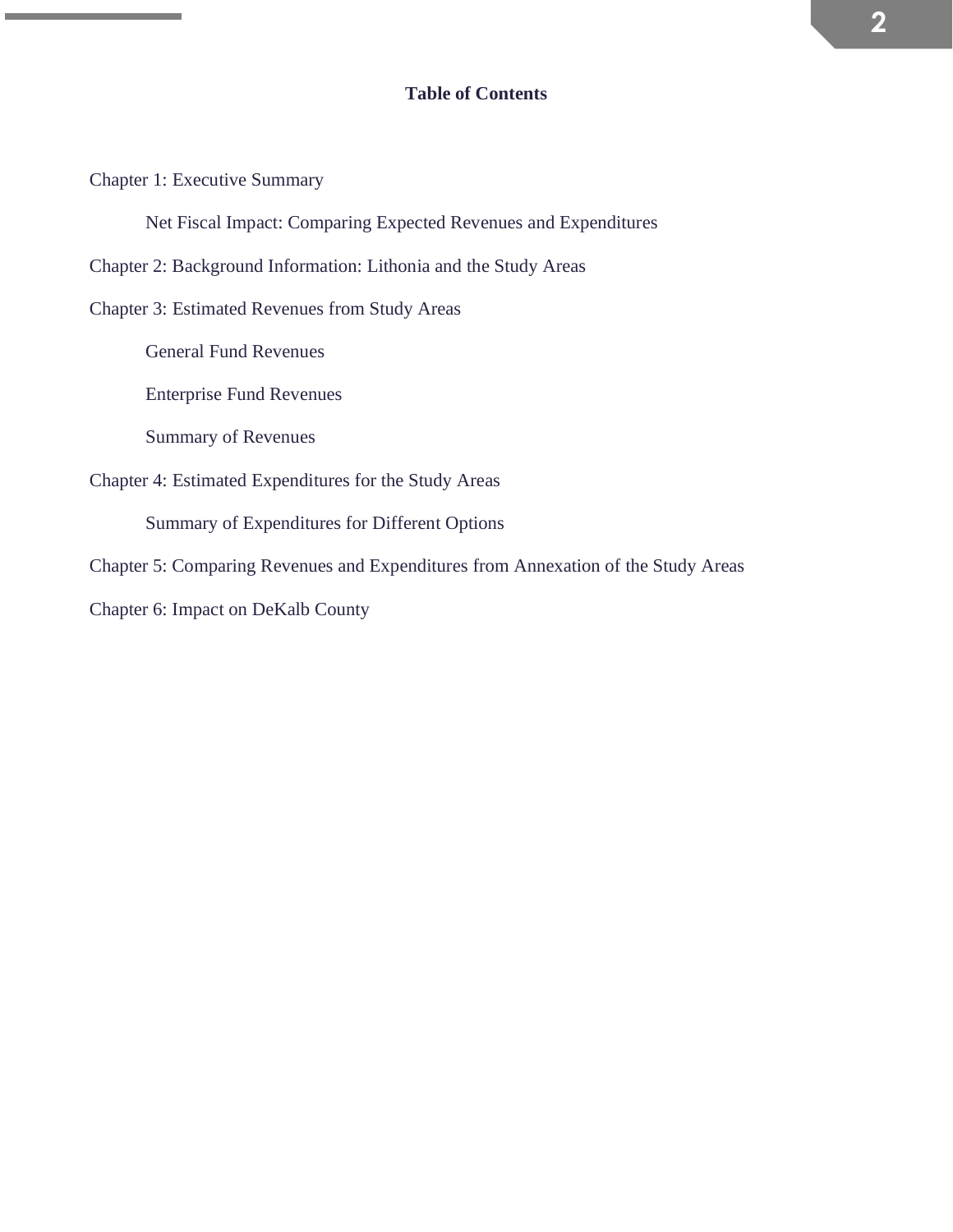### **Chapter 1: Executive Summary**

In the summer of 2020, the City of Lithonia sought out assistance to conduct a study of the fiscal impacts of a possible annexation. This report presents the analysis of how three different scenarios for the annexation would affect the city's finances. To be specific, we estimated the additional revenues and expenditures the city would have faced if they had theoretically already incorporated the areas. This study should not be viewed as a statement supporting or discouraging annexation; rather it is an informational tool for officials and citizens of Lithonia.

The two study areas, as depicted in Figure 2.1, were identified by the \_\_\_ for the City of Lithonia. To conduct our analysis we focused on two important questions. First, how much revenue would Lithonia have collected from the study areas in FY 2019 if the land was already annexed? Second, how much would Lithonia have spent in 2019 to deliver services to the study area? In our scenarios, we assume the land had already been annexed over a year before 2019 to make our theoretical estimates. We answer these two questions in three ways based on the following scenarios: the city annexes Area 1 alone, Area 2 alone, or both together. The Areas are defined with the map in Figure 2.1.

### *Population, Households, and Businesses in the Study Areas*

Our analysis begins with an examination of the population and households of the two study areas and Lithonia since revenues and expenditures are largely dependent on these metrics. Using the map provided, we determined the population of Area 1 to be 503 and the population of Area 2 to be 249. Using Lithonia's average household size of 2.81, we determined that Area 1 has 178 households and Area 2 has 88 households (Table 2.1 shows the estimates). We also estimated the study area's property values based on Lithonia's property value per capita. Area 1 contains property with approximately \$9,197,858 value while Area 2 contains property with approximately \$4,553,214 value.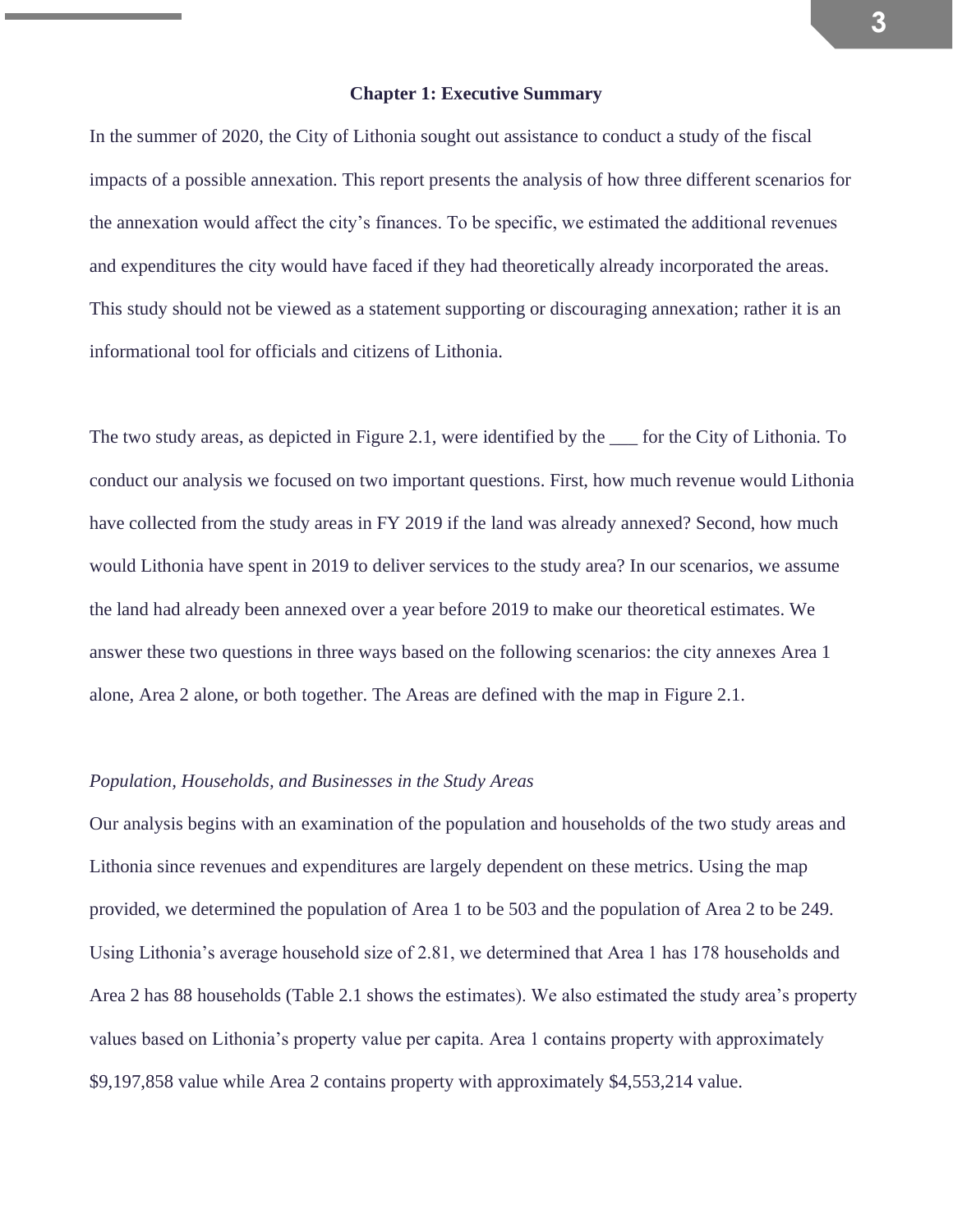# *Estimated Revenues for FY 2019 for the Scenarios*

To estimate revenues that would have been generated from each scenario, we collected actual numbers for revenue categories where data was available for the study areas, and estimated other revenues using information on the study area's population, amount of households, amount of businesses, and property tax information. We estimated the first scenario (annexing only Area 1) would generate \$296,627 in new revenues, the second scenario (annexing only Area 2) would generate \$150,619 in new revenues, and the third scenario (annexing both areas) would generate \$447,246 in revenues. We assumed that the residents of the new areas would behave similarly as those in Lithonia and would be charged the same rates, fees, and charges. For many reasons, we must caution that these assumptions are unlikely to be completely true, so there would be some actual variation.

# *Estimated Expenditures for FY 2019 for the Scenarios*

To estimate expenditures, we took a similar approach by looking at all three scenarios. However, expenditures are unique in how we must calculate them because there is no data available on how the city would deliver services to areas not currently incorporated. Therefore, we used the city's expenses reported on the FY 2019 budget to estimate the proportions they would need to increase to account for the new areas and people. We estimated the first scenario (annexing only Area 1) would cost \$152,249 in new expenditures, the second scenario (annexing only Area 2) would cost \$95,993 in new expenditures, and the third scenario (annexing both areas) would cost \$248,243 in new expenditures. We assumed that the city would not need extensive additions to personnel, equipment, or building space to account for the larger area. It is even more important to caution these numbers as it is impossible to know if the assumptions are correct until an annexation is implemented.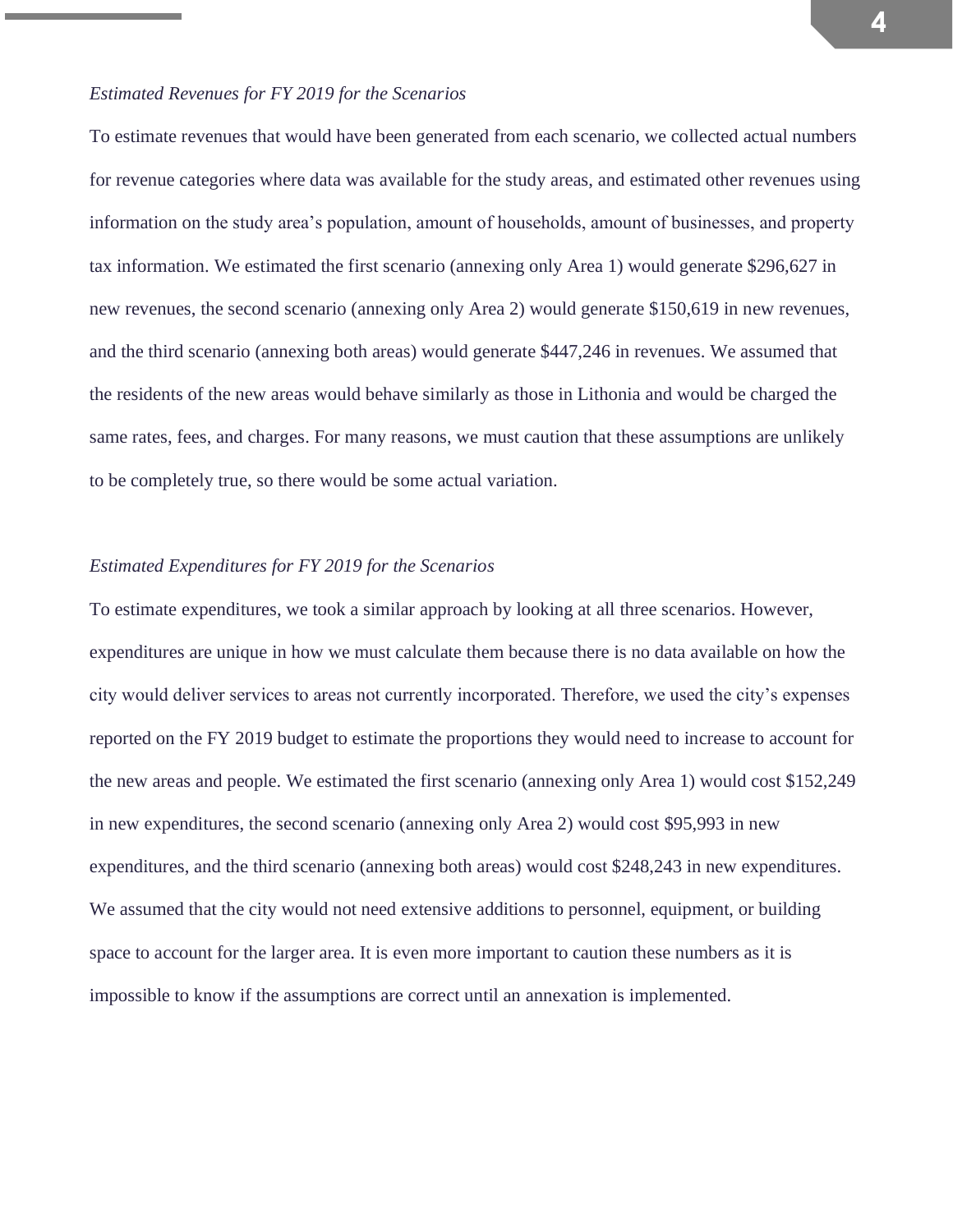# **Net Fiscal Impact: Comparing Estimated Revenues and Expenditures in the Study Areas**

Our analysis provides results for the three different annexation scenarios. Table 1.1 shows the estimated revenue and expenditure increases for all three scenarios depending on the areas chosen to be annexed.

|                       | Area 1    | Area 2    | Area 1 and 2 |
|-----------------------|-----------|-----------|--------------|
| <b>Total Scenario</b> | \$296,627 | \$150,619 | \$447,246    |
| Revenues              |           |           |              |
| <b>Total Scenario</b> | \$152,249 | \$95,993  | \$248,243    |
| Expenditures          |           |           |              |
| Revenues less         | \$144,378 | \$54,626  | \$199,003    |
| Expenditures          |           |           |              |

**Table 1.1 Summary of 2019 Revenue and Expenditure Estimates**

# *Factors Favoring Higher Expenditures to Revenues*

- Extension of services costs more than expected
- New buildings may need to be leased or constructed
- Revenue from property and occupation taxes is overestimated

# *Factors Favoring Higher Revenues to Expenditures*

- The land area contained in the study areas has more value than estimated
- City already has the staff and resources to extend services
- Revenue from the annexed population is greater than estimated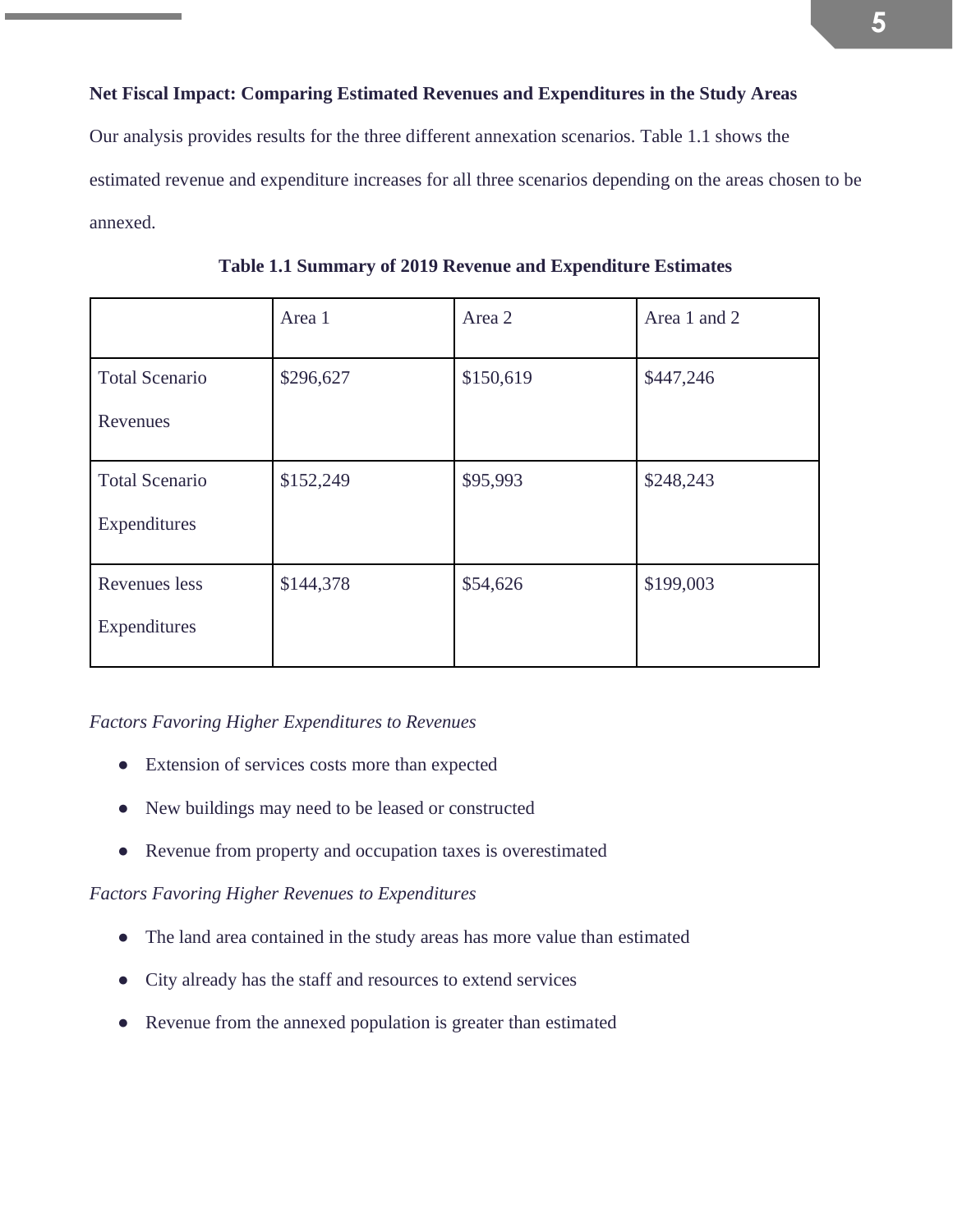# **Chapter 2: Background Information: Lithonia and the Study Areas**

### *Demographic Composition*

According to the U.S. Census Bureau for 2019, Lithonia is composed of:

- 2,331 people (2019 estimate) of which:
- 88% are Black
- 7% are Hispanic
- 4% are White
- 2% are two or more races

Over the past ten years, the population of Lithonia has increased from 1,987 in 2010 to 2,082 in 2015 to 2,331 in 2019. We are using the 2019 Census estimates for all our per capita calculations.

### *Households*

Lithonia was estimated to have 827 households out of 983 housing units (84% occupied) in 2018. 72% of these households were occupied by renters. The number, 827, will be used for all household calculations. The average size of Lithonia's households is 2.81 persons per household. Lithonia's average household size was determined by dividing the total Lithonia population (2019 estimate) by the amount of households (2018 estimate). We recognize this is not the most perfect calculation because it relies on two different years, but we believe the one year difference to be negligible.

# *Income, Poverty, and Education*

The median income for a household in the city was \$36,705 according to the 2018 Census estimates, and the per capita income equaled \$19,368. In comparison, DeKalb County's median household income in 2018 equaled \$59,280, \$22,575 more than that of Lithonia. About 37.1 percent of the population in Lithonia live below the poverty line, and 62% of children under the age of 18 do. The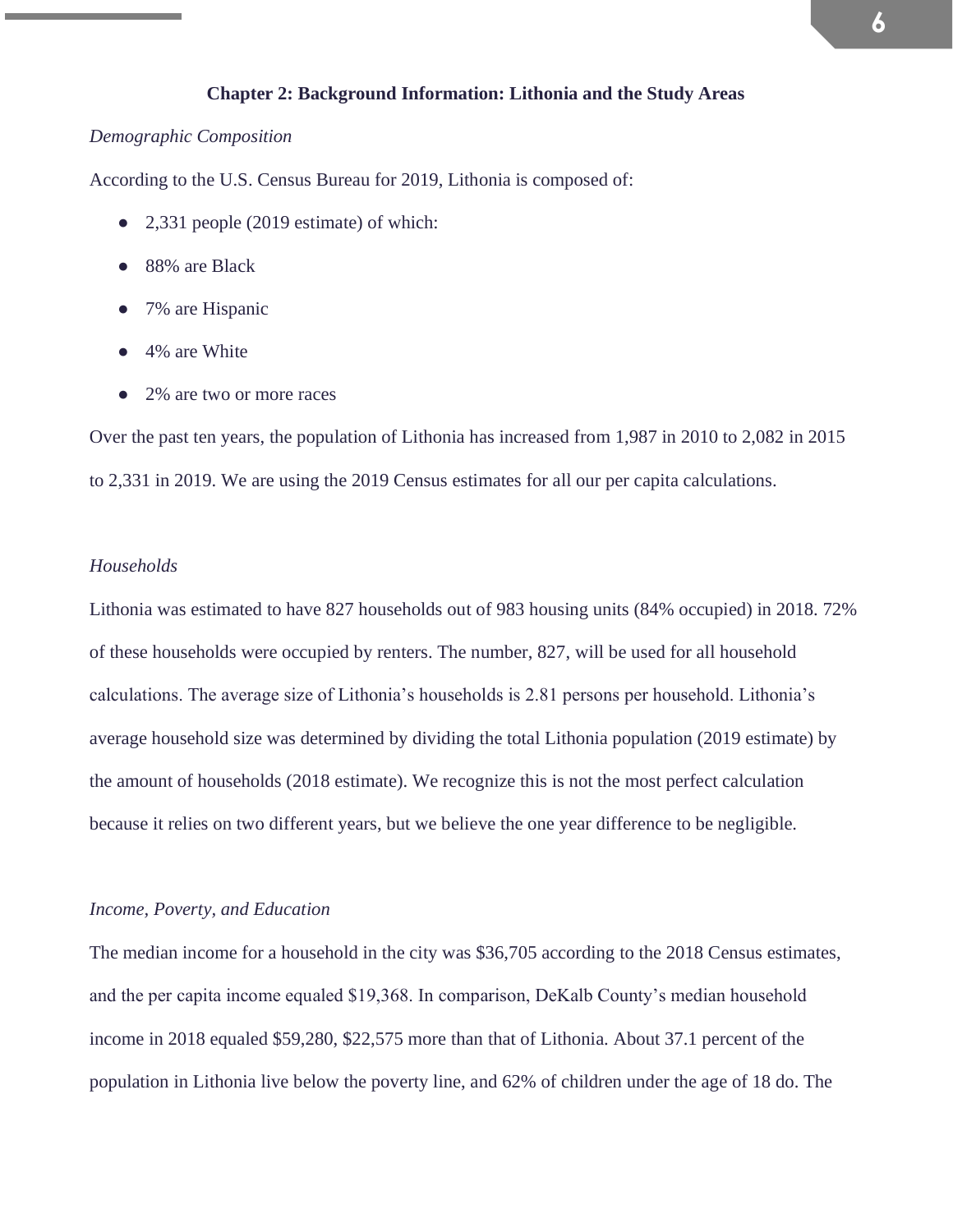percent of the adult population (25+) with a high school degree or higher is about 84.2 percent, and the percent with bachelor's degree or higher was about 13.9 percent.

# *Annexation Study Area*



**Figure 1: Boundaries of Lithonia and the Study Areas**

Area 1: South Region (Green with a Population (in red) of 503)

Area 2: North Region (White section above Green with a Population of 249)

The boundaries of the possible annexation areas are shown in Figure 1. Table 2.1 lists the calculated population of the two study areas for 2019 based on the red numbers designated as people in Figure 1. To determine the households for each study area, we used Lithonia's average household size, 2.81, and divided the population by 2.81 to determine an approximate value of the amount of households.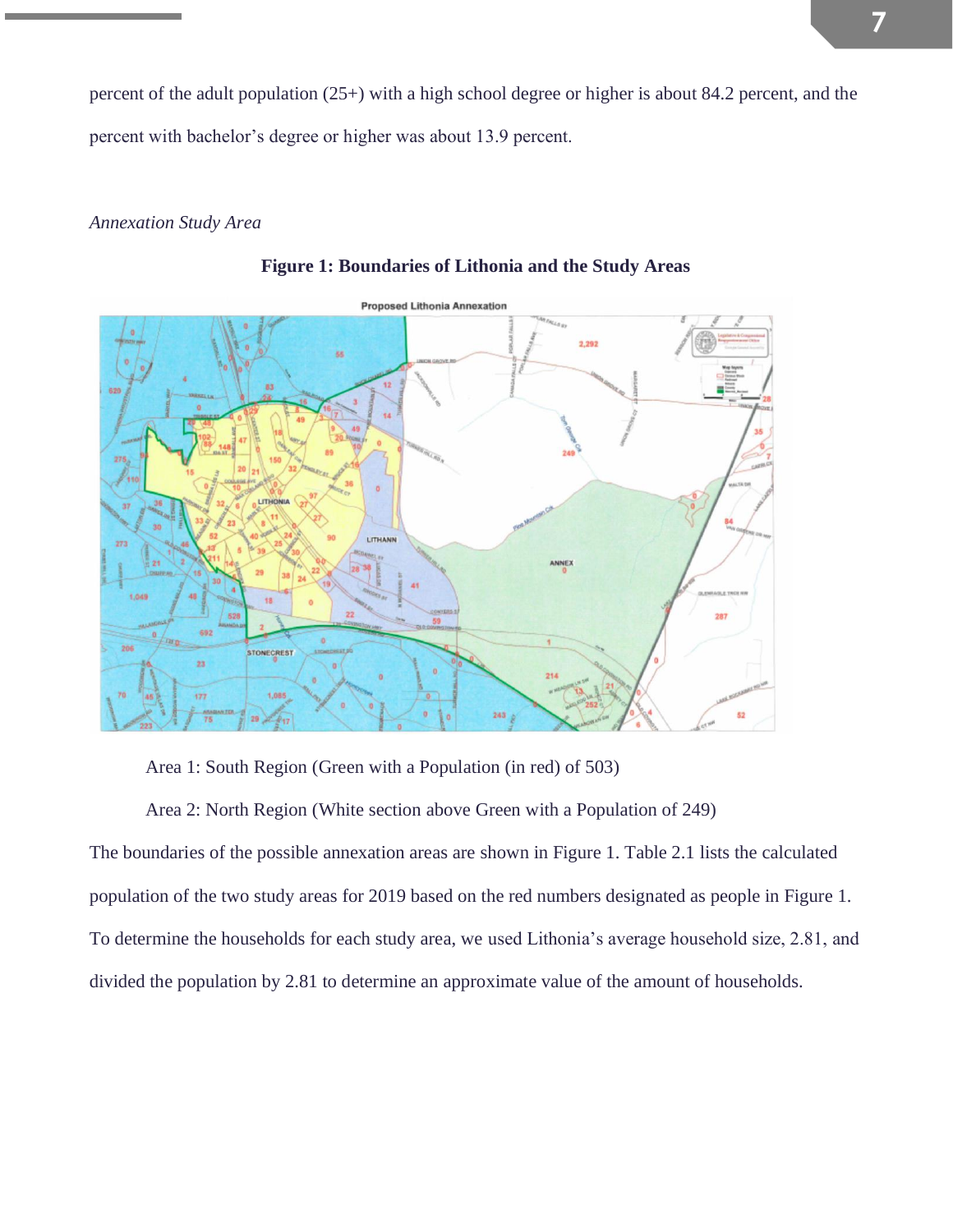|              | Population | Households |
|--------------|------------|------------|
| Lithonia     | 2,331      | 827        |
| Area 1       | 503        | 178        |
| Area 2       | 249        | 88         |
| Area 1 and 2 | 752        | 266        |

# **Table 2.1 Estimated 2019 Population and Household Size of the Study Areas**

 $\sim$ 

÷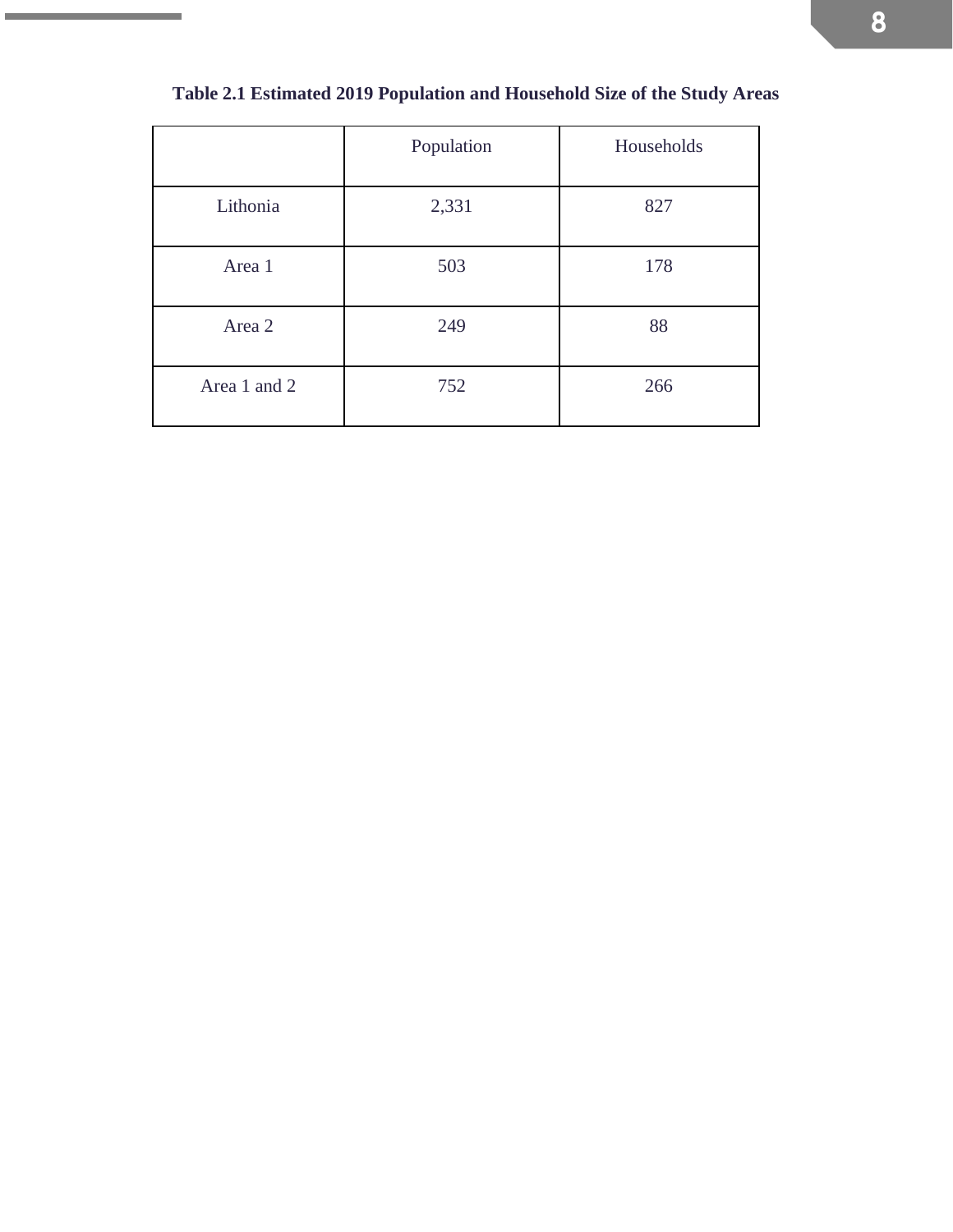#### **Chapter 3: Estimated Revenues from Study Areas**

The land and demographic characteristics presented in Chapter 2 are important to specifying how we complete our calculations to estimate the revenues and expenditures of the study areas. We will compare the estimated population and household amounts of the study areas to approximate the revenues for the areas. In this section, we present our estimates that would have been collected during FY 2019, assuming that the area was in fact annexed more than a year earlier. We assume the areas had been a part of Lithonia for over a year, allowing revenue collections timing and other accounting issues to be disregarded.

To make our calculations, we determined three possible scenarios for annexation. The first scenario includes only annexing Area 1; the second includes only annexing Area 2; and the third includes annexing them both. Because the third scenario is a summation of the first two, it is left out of the graphs but included in the final calculations. The expenditure calculations themselves are based on analyzing the city of Lithonia's FY 2019 budget. We look at the revenues received by the city and estimate how those revenues may have increased in these scenarios.

Some of the areas of revenue expected to increase include: Real and Personal Property taxes, Motor Vehicle taxes, Franchise Fees paid by utility companies, Insurance Premium taxes, Intangible Recording and Real Estate Transfers taxes, Occupational taxes, Permit Authorizations, Court Receipts and Probation Services, the Local Maintenance & Improvement Grant (LMIG), and Other fees and Miscellaneous taxes. We also included Public Utilities in our calculation, but we will revisit the necessary assumptions there later. Using relevant data on the study areas, we determine how the revenues would increase in each of these areas.

**9**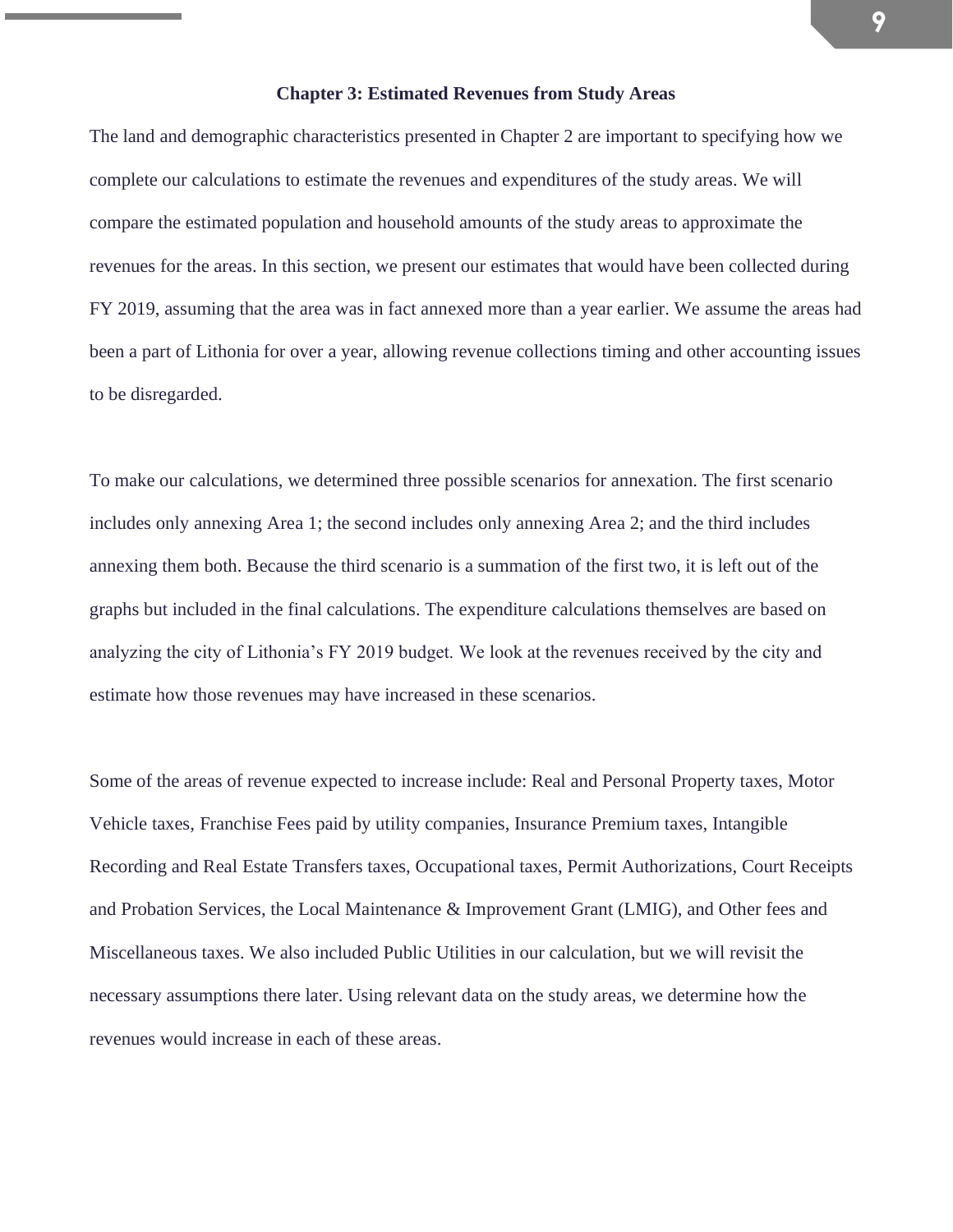Because we are making estimates for an event that has not occurred, we must make assumptions in determining the factors that influence revenue collections. Our most common assumption is that people in the study areas behave similarly to those living in the City of Lithonia. This assumption is necessary to extrapolate our data from the city of Lithonia to these possible annexation areas. Any other assumptions required for a specific revenue source will be listed with it.

# **General Fund Revenues**

Most of the revenue in Lithonia is captured in the General Fund. This section will feature our discussion of revenues flowing into the General Fund. Public Utilities will be grouped later as an enterprise fund.

# *Real and Personal Property Tax Revenue*

Generally speaking, property taxes have many favorable features. They are collected through a wellestablished process once a year. Cities deposit these revenues into their general funds and can spend them on any city service. Using the city's 2019 tax digest, we show in Table 3.1 a calculation of the city's Gross Property Value per capita which will be used to estimate the Property Value of the study areas. We also calculate in Table 3.1 the Property Tax Revenue per Property Value which will be used to predict expected property tax revenue from the study areas. We show in Table 3.2 how much revenue we predict would be generated in the annexation study areas.

| Table 3.1 Gross Tax Digest Value of Real and Personal Property and Revenue for Lithonia |  |
|-----------------------------------------------------------------------------------------|--|
|-----------------------------------------------------------------------------------------|--|

| <b>Gross Property</b> | Population | <b>Property Value</b> | <b>Tax Revenue</b> | <b>Tax Revenue</b> |
|-----------------------|------------|-----------------------|--------------------|--------------------|
| Value                 |            | per Capita            |                    | /Property          |
|                       |            |                       |                    | Value              |
| \$42,626,515          | 2,331      | \$18,286              | \$413,000          | 0.009688           |
|                       |            |                       |                    |                    |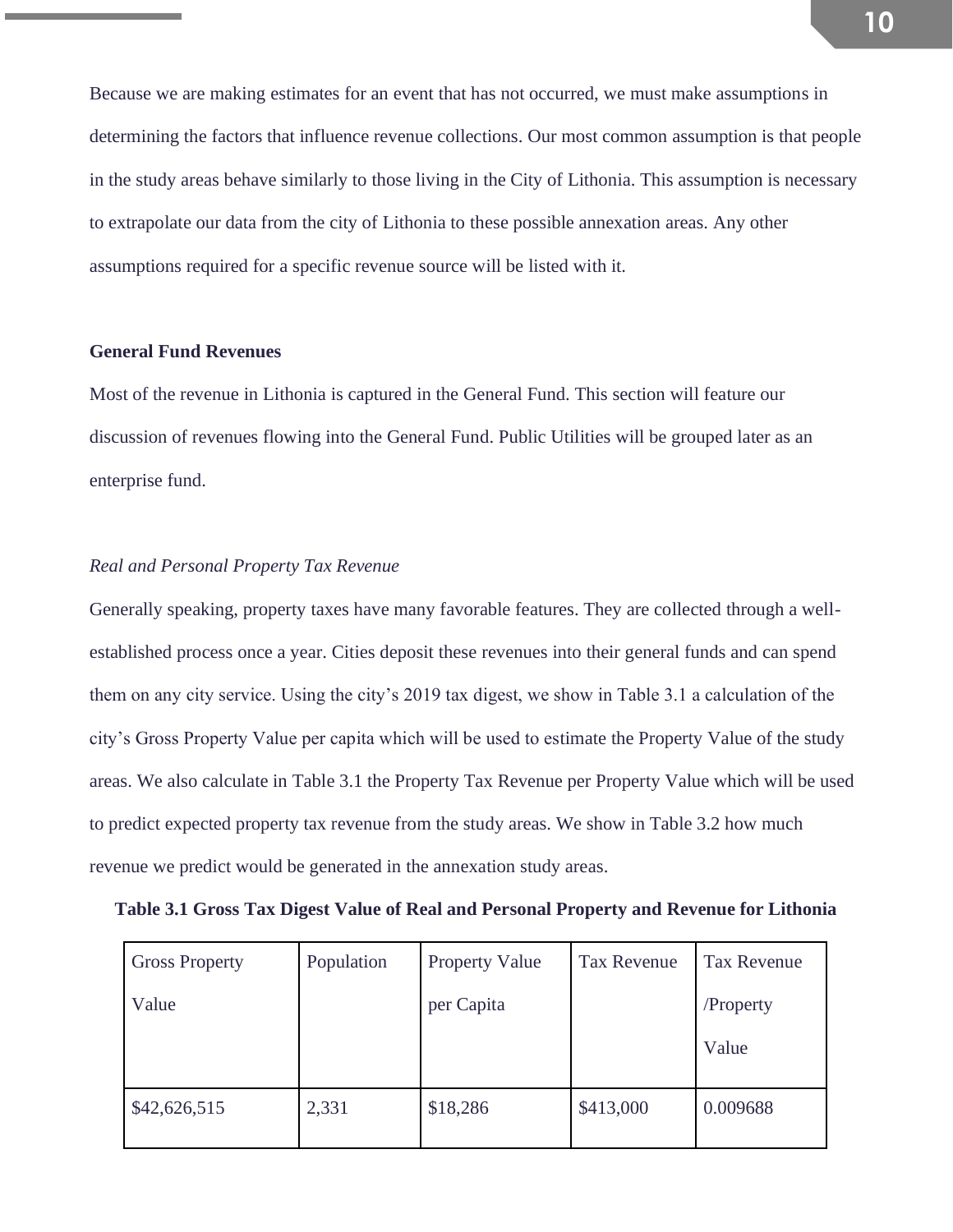|        | Population | Property Value | Revenue  |
|--------|------------|----------------|----------|
| Area 1 | 503        | \$9,197,858    | \$89,116 |
| Area 2 | 249        | \$4,553,214    | \$44,115 |

**Table 3.2 Estimated Real and Personal Property Tax Revenue in Study Areas**

## *Motor Vehicle Tax Revenue*

Motor vehicles are subject to an ad valorem tax levied on their assessed value. The revenue is derived by applying the population ratio and assumes car ownership will be consistent across the annexed area. We show in Table 3.3 how much revenue would be generated from the collection of motor vehicle taxes in the proposed annexation area. We determined the average amount of Motor Vehicle tax revenue based on households in Lithonia to extrapolate to the study area as we see households as the best available measure related to the amount of motor vehicles. Our calculation for this revenue included Motor Vehicle, MV Ad Valorem, and Mobile Home from the budget.

|                           | Area 1     | Area 2     |
|---------------------------|------------|------------|
| Households                | 178        | 88         |
| Lithonia<br>Rev/Household | \$28.42    | \$28.42    |
| Total                     | \$5,058.76 | \$2,500.96 |

**Table 3.3 2019 Estimated Motor Vehicle Tax Revenue for the Study Area**

### *Franchise Fees*

Georgia cities are permitted by law to enter into franchise agreements with utilities within their borders that generate fees for the cities in exchange for granting rights of occupancy to municipal rights-of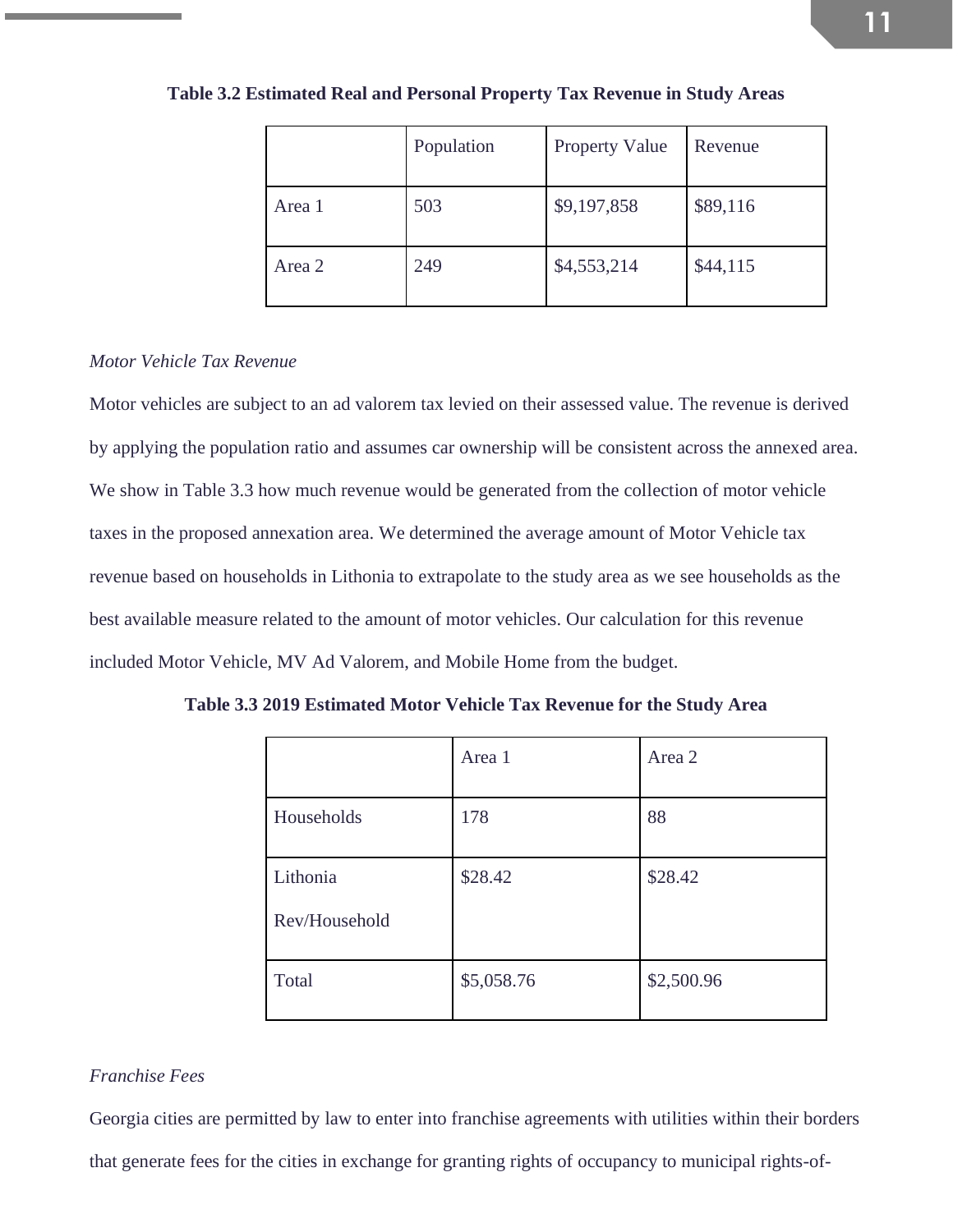way. In 2015, the City of Lithonia collected \$96,500 in franchise fees on cable, natural gas, telecommunications, and electricity. Typically, revenue estimates for the first three services are relatively stable and population driven, and therefore can be calculated on a per household basis. Table 3.4 shows Lithonia's total and per capita franchise fee collection for cable, natural gas, and telecommunications in 2015 and Table 3.5 applies that per capita revenue to the study area.

**Table 3.4 Cable, Natural Gas, and Telecommunications Franchise Fees for Lithonia**

|                    | Lithonia<br>Revenue | Households | Lithonia Per<br>Household |
|--------------------|---------------------|------------|---------------------------|
| Cable              | \$7,500             | 827        | \$9.07                    |
| <b>Natural Gas</b> | \$8,000             | 827        | \$9.67                    |
| Telephone          | \$5,000             | 827        | \$6.05                    |

**Table 3.5 Estimated Cable, Natural Gas, and Telecommunications Franchise Fee Revenue for** 

**the Study Areas**

|                    | <b>Revenue Per</b> | Area 1     | Area 2     |
|--------------------|--------------------|------------|------------|
|                    | Household          |            |            |
| Households         |                    | 178        | 88         |
| Cable              | \$9.07             | \$1,614.46 | \$798.16   |
| <b>Natural Gas</b> | \$9.67             | \$1,721.26 | \$850.96   |
| Telephone          | \$6.05             | \$1,076.90 | \$532.40   |
| Total              |                    | \$4,412.62 | \$2,181.52 |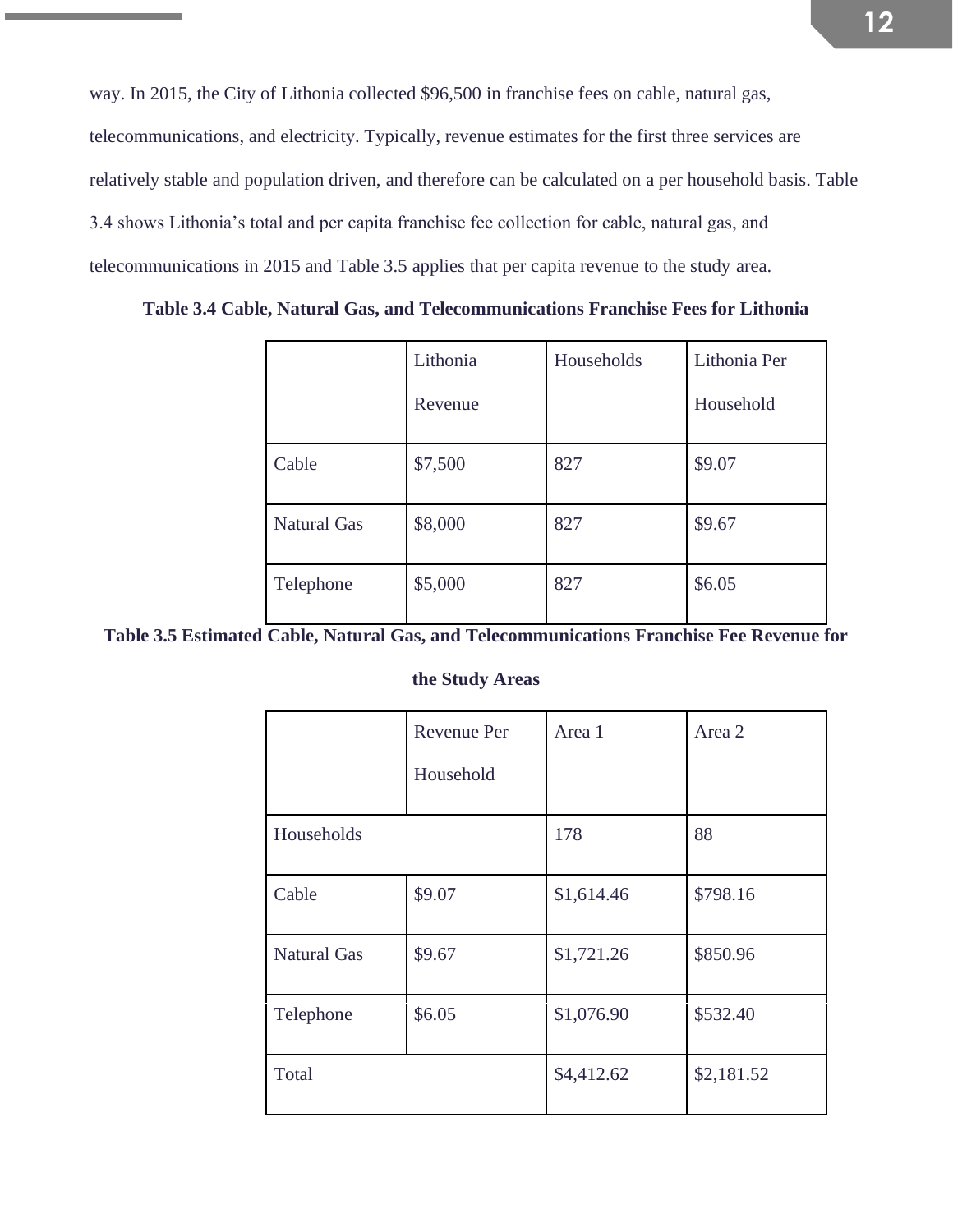Our estimation for the electrical use component of franchise fees accounts for the differences in energy use in the study areas and Lithonia. Electrical use in communities is driven by the mix of electrical users. On average, industrial users tend to use more power than commercial users, and commercial users tend to use more than residential users. The assessed values of the various areas capture this stratification as commercial and industry have a higher property value. Table 3.6 shows our determination of the average Electrical Franchise Fee Revenue for Lithonia, and Table 3.7 shows our extrapolation of that onto the study areas based on their own estimated property values. This particular method is limited by assuming that the stratification of property (between commercial, industrial, and residential) is similar to that of the city of Lithonia. A more detailed analysis of specific parcels in the areas would be more adequate.

| Revenue Source      | Revenue  | Lithonia              | Lithonia Rev/         |
|---------------------|----------|-----------------------|-----------------------|
|                     |          | <b>Property Value</b> | <b>Property Value</b> |
|                     |          | (in \$1,000's)        | (in \$1,000s)         |
| <b>GA Power Fee</b> | \$76,000 | 42,627                | 1.783                 |

**Table 3.6 2019 Lithonia Property Value and Electrical FF Revenue**

**Table 3.7 2019 Estimated Electrical FF Revenue for Study Areas**

|        | Estimated             | Lithonia Rev/         | Revenue  |
|--------|-----------------------|-----------------------|----------|
|        | <b>Property Value</b> | <b>Property Value</b> |          |
|        | (in \$1,000s)         | (in \$1,000s)         |          |
| Area 1 | \$9,198               | 1.783                 | \$16,400 |
| Area 2 | \$4,553               | 1.783                 | \$8,118  |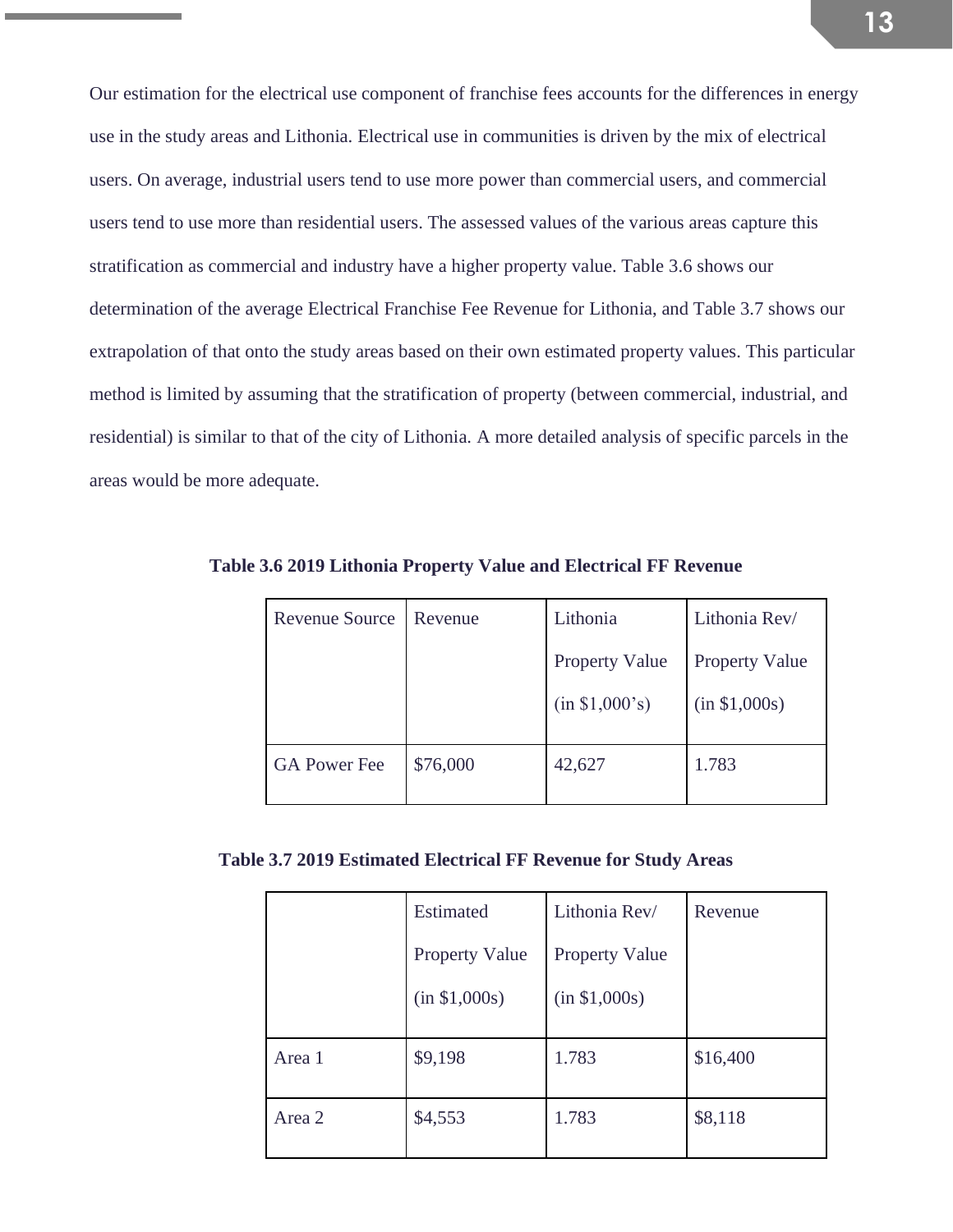Table 3.8 below depicts a summary of all estimated Franchise Fee Revenues for the study areas.

|        | Cable      | <b>Natural</b> | Telephon   | Electricity | Total    |
|--------|------------|----------------|------------|-------------|----------|
|        |            | Gas            | e          |             |          |
| Area 1 | \$1,614.46 | \$1,721.26     | \$1,076.90 | \$16,400    | \$20,812 |
| Area 2 | \$798.16   | \$850.96       | \$532.40   | \$8,118     | \$10,229 |

**Table 3.8 Total 2019 Estimated Franchise Fees for Study Areas**

### *Insurance Premium Tax*

Another source of revenue from the study areas would be the Insurance Premium taxes. These taxes are levied by city and county governments on life insurance (1 percent) and on other types of insurance (no more than 2.5 percent). The insurance premium tax is based on a percentage of gross direct premiums received by each insurer writing insurance policies within the city. Taxes are collected by the Georgia Commissioner of Insurance and distributed on a per capita basis among the government levying the taxes in the county. The distribution is updated with the update U.S. Census figures. If the annexed areas had been a part of Lithonia for an entire year prior, the population figure would have increased, so Table 3.9 shows the calculation for estimated Insurance Premium tax collections for Lithonia and the study areas. Note, Life Insurance Tax was the only Insurance Premium Tax listed accordingly in the FY 2019 Budget.

|          | Estimated  | Tax per Capita | <b>Total Revenue</b> |
|----------|------------|----------------|----------------------|
|          | Population |                |                      |
| Lithonia | 2,331      | \$61.35        | \$143,000            |

**Table 3.9 2019 Estimated Insurance Premium Tax Collections**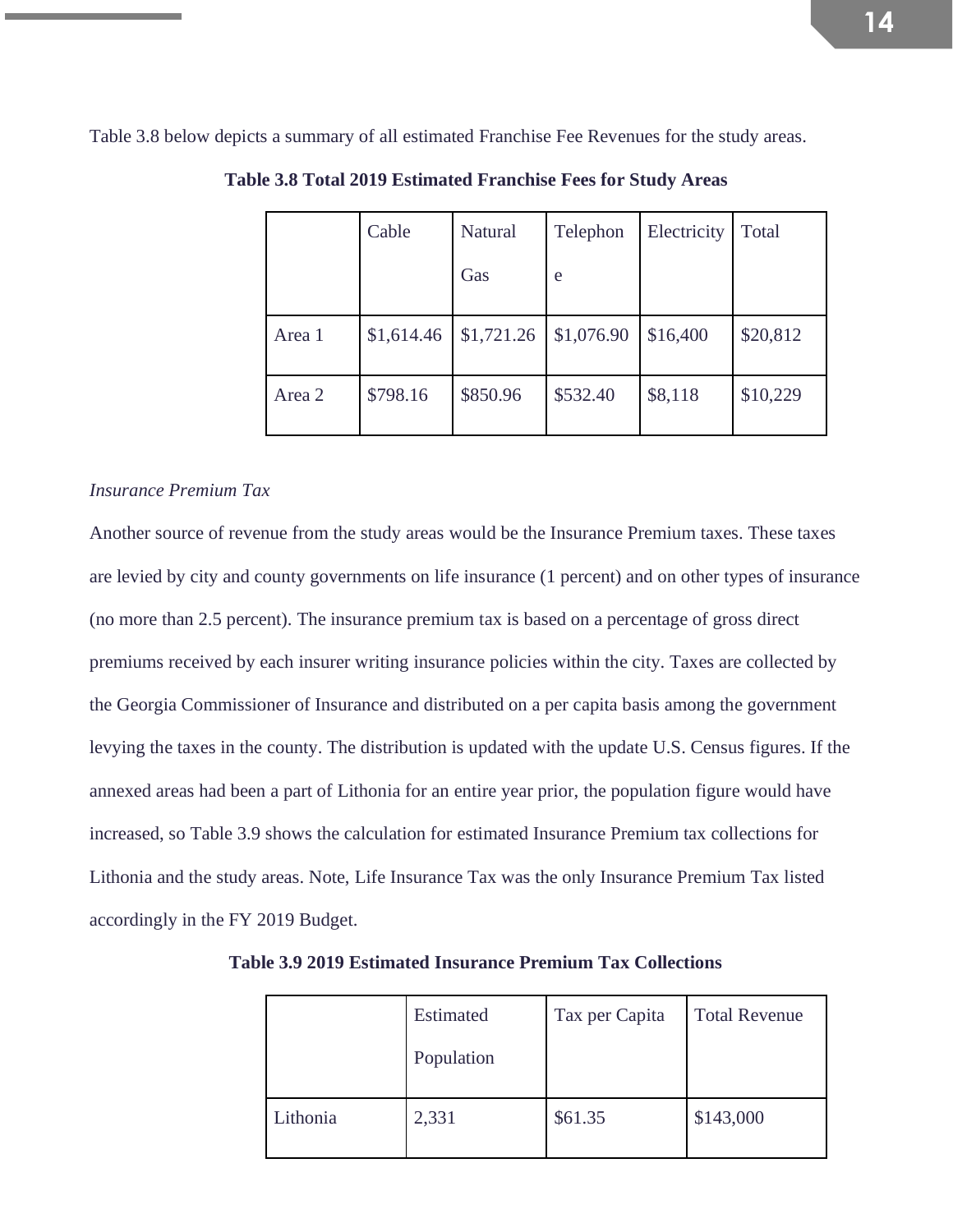| Area 1 | 503 | \$61.35 | \$30,859 |
|--------|-----|---------|----------|
| Area 2 | 249 | \$61.35 | \$15,276 |

#### *Intangible Recording Taxes and Real Estate Transfer Taxes*

Every holder (lender) of a long-term note secured by real estate must record the security instrument in the county in which the real estate is located. Before recording the security instrument with the superior court clerk, the security instrument must be presented to the collecting officer of the county in which the real estate is located. The officer collects the intangible recording tax due from the holder of the security instrument. The intangible recording tax is based upon the face amount of the note. The real estate transfer tax is an excise tax on transactions involving the sale of real property where title to the property is transferred from the seller to the buyer. Before a deed, security instrument, or other writing can be recorded with the superior court's clerk, the real estate transfer tax must be paid. The real estate transfer tax is based upon the sales price of the property.

Table 3.10 shows our determination of revenue from each tax per property value for Lithonia. Table 3.11 and Table 3.12 contain our estimations for the revenue of these taxes expected from the study areas based on their property value. We determined that property value is the best estimator for this extrapolation; however, as said earlier, different land uses could change how much revenue could be expected from these two taxes. More detailed analysis of the specific parcels would give a more precise estimation.

| Revenue Source   Revenue | Lithonia                      | Lithonia Rev/ |
|--------------------------|-------------------------------|---------------|
|                          | Property Value Property Value |               |

**Table 3.10 FY 2019 Lithonia Assessed Value and Property Tax Revenue**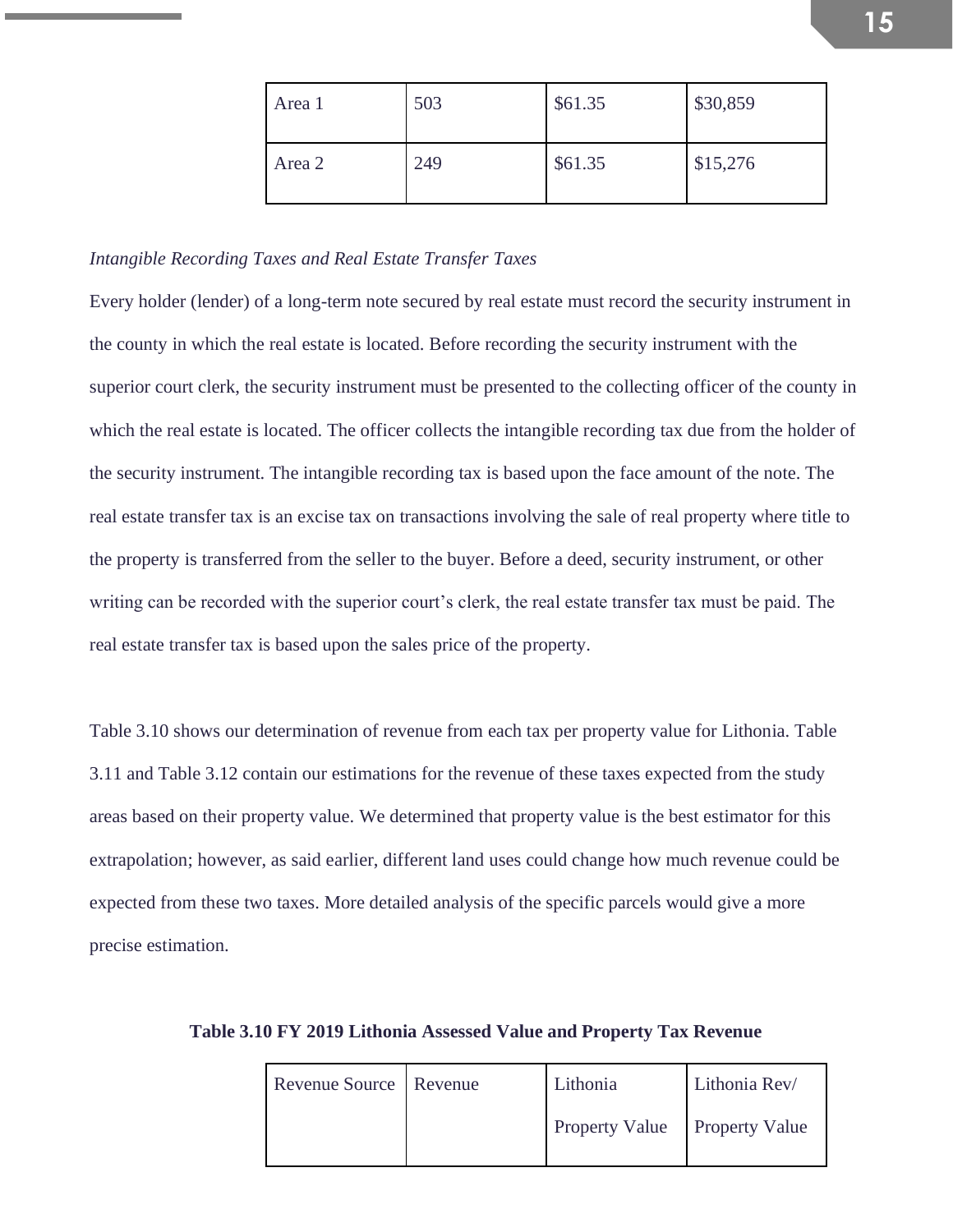|                                |          | (in \$1,000s) | (in \$1,000s) |
|--------------------------------|----------|---------------|---------------|
| Intangible<br>Recording        | \$13,000 | 42,627        | 0.305         |
| <b>Real Estate</b><br>Transfer | \$10,000 | 42,627        | 0.235         |

# **Table 3.11 2019 Estimated Intangible Recording Revenue for Study Areas**

 $\sim$ 

|        | <b>Estimated</b>      | Lithonia Rev/         | <b>Study Area</b> |
|--------|-----------------------|-----------------------|-------------------|
|        | <b>Property Value</b> | <b>Property Value</b> | Revenue           |
|        | (in \$1,000s)         | (in \$1,000s)         |                   |
| Area 1 | 9,198                 | 0.305                 | \$2,805           |
| Area 2 | 4,553                 | 0.305                 | \$1,388           |

**Table 3.12 2019 Estimated Real Estate Transfer Revenue for Study Areas**

|        | <b>Estimated</b>      | Lithonia Rev/         | <b>Study Area</b> |
|--------|-----------------------|-----------------------|-------------------|
|        | <b>Property Value</b> | <b>Property Value</b> | Revenue           |
|        | (in \$1,000s)         | (in \$1,000s)         |                   |
| Area 1 | 9,198                 | 0.235                 | \$2,157           |
| Area 2 | 4,553                 | 0.235                 | \$1,068           |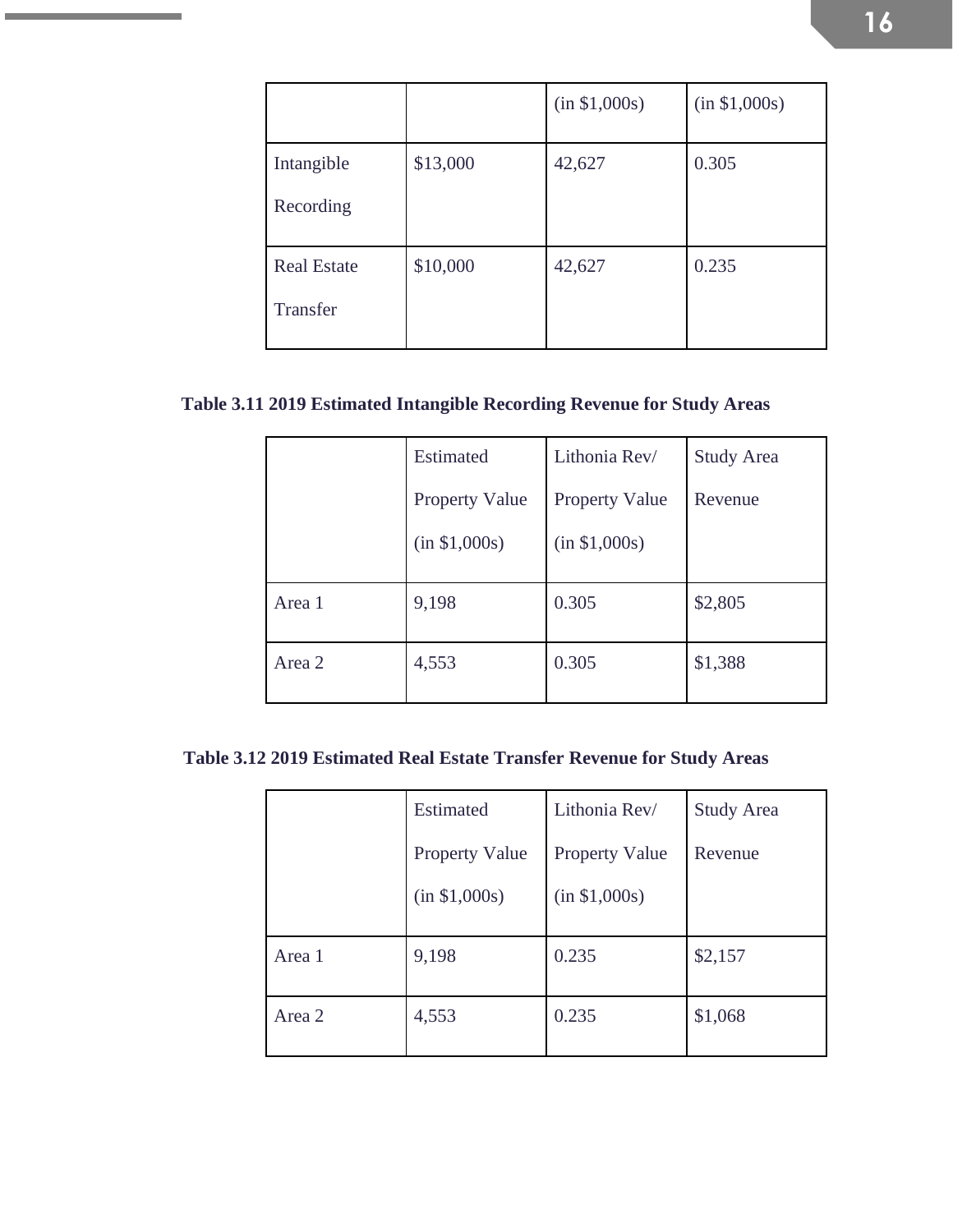We estimated the occupational taxes by first calculating the revenue per business license collected by Lithonia in 2019. An approximate amount of businesses was determined from counting the total businesses in Lithonia featured on City-Data.com.<sup>1</sup> We found that there are about 140 businesses in the city of Lithonia, and the revenue from business licenses for FY 2019 was \$49,000. Therefore, the estimated revenue from each business license was \$350. We applied this \$350 revenue to the estimated number of businesses in the study areas. The estimated number of businesses in the area was determined by the aerial view of Google Maps. More updated counts for both businesses in Lithonia and the study areas would be ideal. Table 3.13 shows our calculation for the estimated revenue brought in by the additional businesses licenses.

|        | Estimated         | Lithonia Rev/           | <b>Study Area</b> |  |
|--------|-------------------|-------------------------|-------------------|--|
|        | <b>Businesses</b> | <b>Business License</b> | Revenue           |  |
| Area 1 | 10                | \$350                   | \$3,500           |  |
| Area 2 | 6                 | \$350                   | \$2,100           |  |

**Table 3.13 2019 Estimated Occupation Taxes for Study Areas**

### *Permit Authorizations*

We estimated the permit authorizations by first calculating the permit per value of property in Lithonia. Lithonia collected \$67,650 for permit authorizations in 2019. The Property Value of all property in Lithonia, according to the Tax Digest, was \$42,626,515. This yielded a revenue per property value (in \$1,000s) of \$1.586. We used this amount and applied it to the property values of each study area to calculate the estimated revenue as shown in Table 3.14.

## **Table 3.14 2019 Estimated Permit Authorization Revenue for the Study Areas**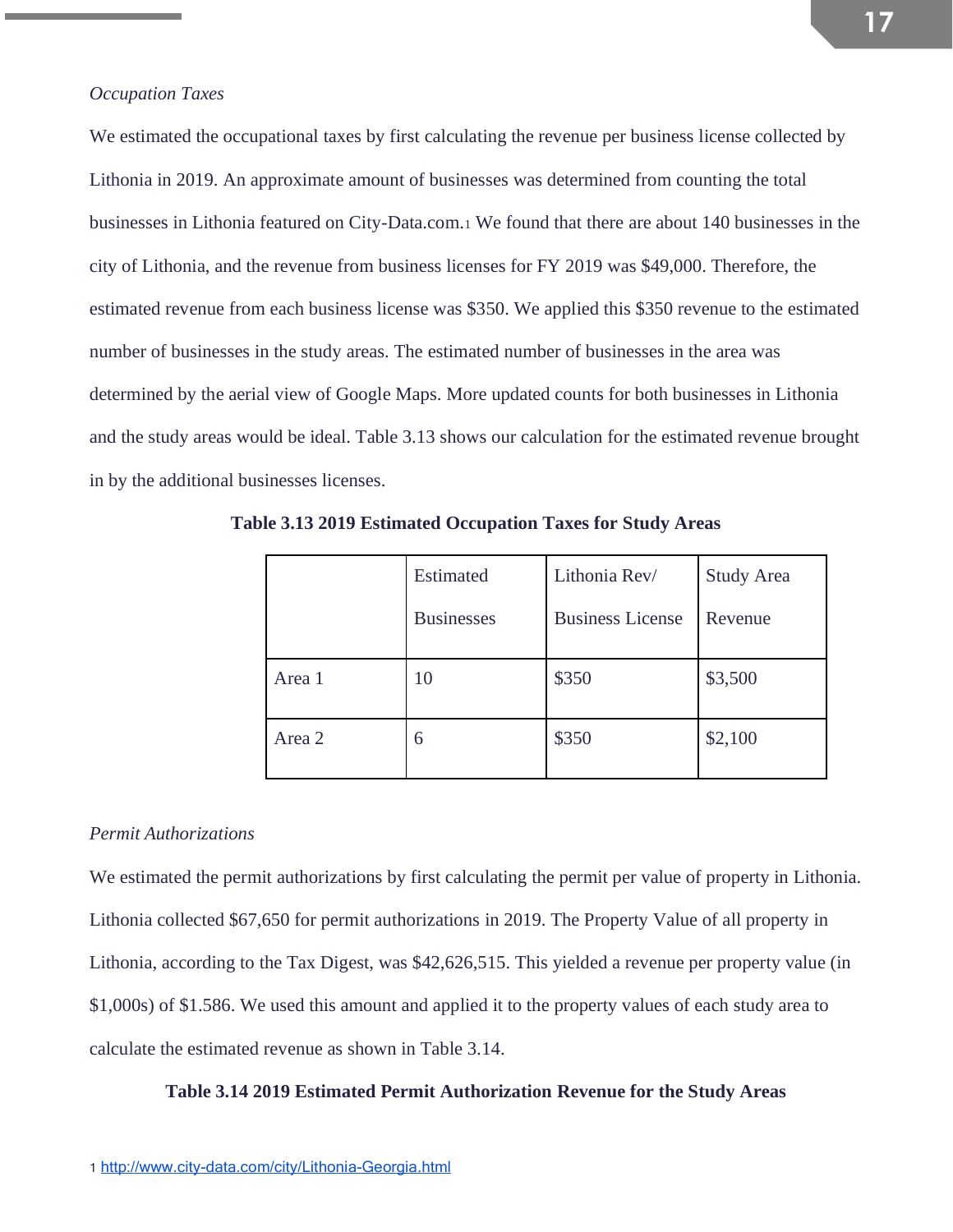|        | Estimated             | Lithonia Rev/         | <b>Study Area</b> |  |
|--------|-----------------------|-----------------------|-------------------|--|
|        | <b>Property Value</b> | <b>Property Value</b> | Revenue           |  |
|        | (in \$1,000s)         | (in \$1,000s)         |                   |  |
| Area 1 | 9,198                 | 1.586                 | \$14,588          |  |
| Area 2 | 4,553                 | 1.586                 | \$7,221           |  |

### *Court Receipts and Probation Services*

The city of Lithonia collects court receipts (included here as court fines and bonds) and revenue from probation services. In 2019, this amounted to \$250,000 for court fines and bonds and \$135,000 for probation. Court days are held on the second and third Fridays of each month.<sup>2</sup> This distribution means that there are typically 24 court dates during a year. We calculated the average revenue of Lithonia per court date for court receipts (\$10,417) and probation services (\$5,625) based on the 24 days. In assuming that the citizens in the study areas would be no different, we estimate the city of Lithonia might need to increase the number of court dates a year. We do not foresee the need for an additional date a month, so we estimated it by how many days per year might need to be added. Table 3.15 and 3.16 show the predicted increase in revenue from these additional court dates.

|        | Additional     | Lithonia         | <b>Study Area</b> |
|--------|----------------|------------------|-------------------|
|        | Court Days per | Receipt          | Revenue           |
|        | Year           | Revenue per      |                   |
|        |                | <b>Court Day</b> |                   |
| Area 1 | 4              | \$10,417         | \$41,667          |

**Table 3.15 2019 Estimated Court Receipt Revenue for Study Areas**

**18**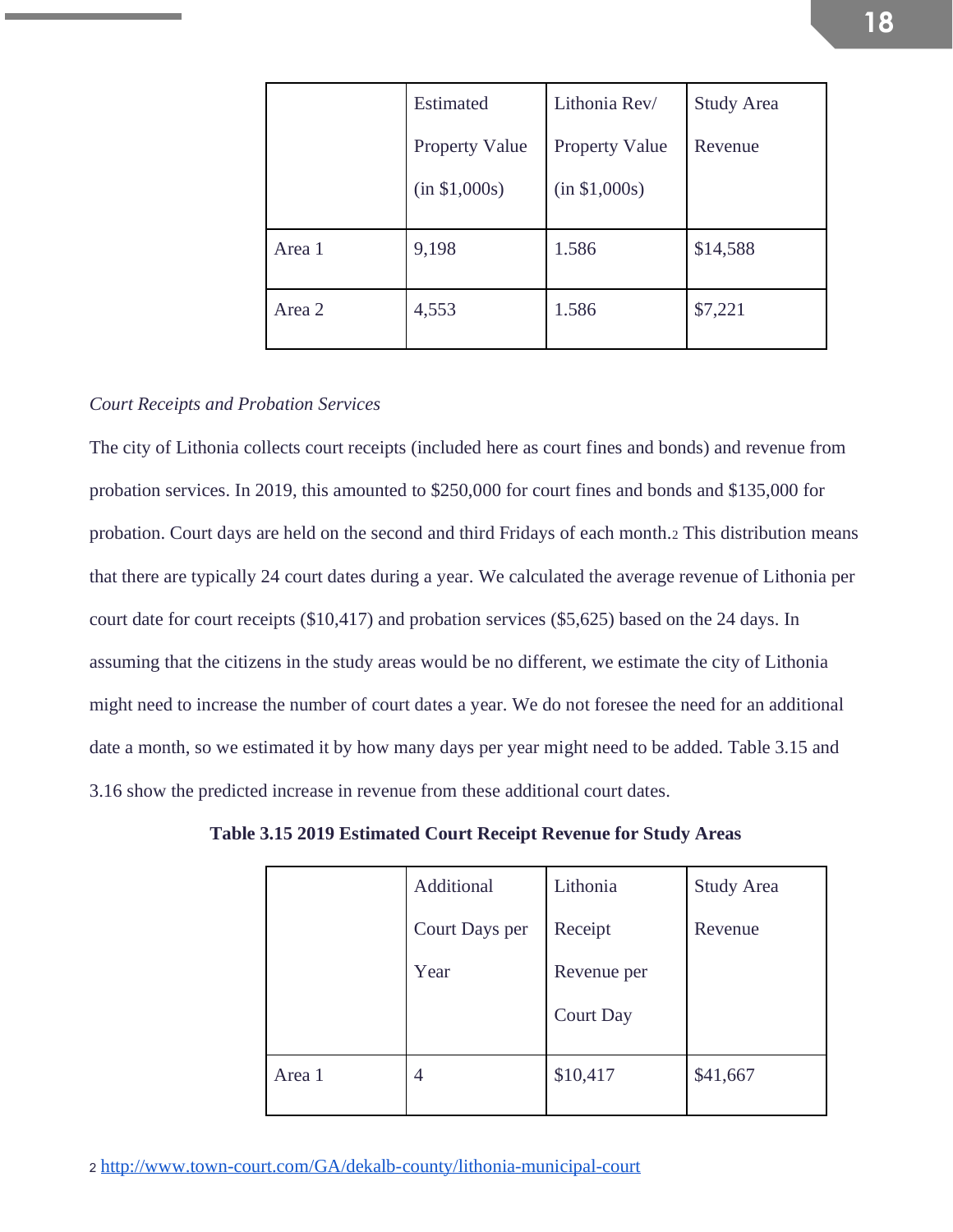| Area 2 | ⌒<br>∠ | \$10,417 | \$20,833 |
|--------|--------|----------|----------|
|        |        |          |          |

|  | Table 3.16 2019 Estimated Probation Revenue for Study Areas |  |  |  |
|--|-------------------------------------------------------------|--|--|--|
|  |                                                             |  |  |  |

|        | Additional     | Lithonia         | Revenue  |
|--------|----------------|------------------|----------|
|        | Court Days per | Probation        |          |
|        | Year           | Revenue per      |          |
|        |                | <b>Court Day</b> |          |
| Area 1 | $\overline{4}$ | \$5,625          | \$22,500 |
| Area 2 | $\overline{2}$ | \$5,625          | \$11,250 |

# *Interest and Miscellaneous*

With any proposed annexation, the city's financial resources will increase in that the city will have more cash coming into the organization. We expect that Lithonia would seek to maintain the same proportion of fund balance to operating expenses after the annexation as it currently maintains, thereby resulting in a proportional increase in investment revenue. We also expect the additional land area and population will cause an proportional increase in miscellaneous revenue sources. According to the FY 2019 budget, the city of Livonia had \$130 of Interest Revenue and \$9,050 of Miscellaneous Revenue. Using the population of Lithonia, we determined that the Interest Revenue per Capita was \$0.0558 and the Miscellaneous Revenue per Capita was \$3.88. We used these numbers to determine the expected revenues from the study areas, and those results are shown in Table 3.17.

**Table 3.17 2019 Estimated Interest and Misc. Revenue for Study Areas**

| Lithonia Interest | Interest | Lithonia Miscellaneous   Miscellaneous |         |
|-------------------|----------|----------------------------------------|---------|
| Rev per Capita    | Revenue  | Rev per Capita                         | Revenue |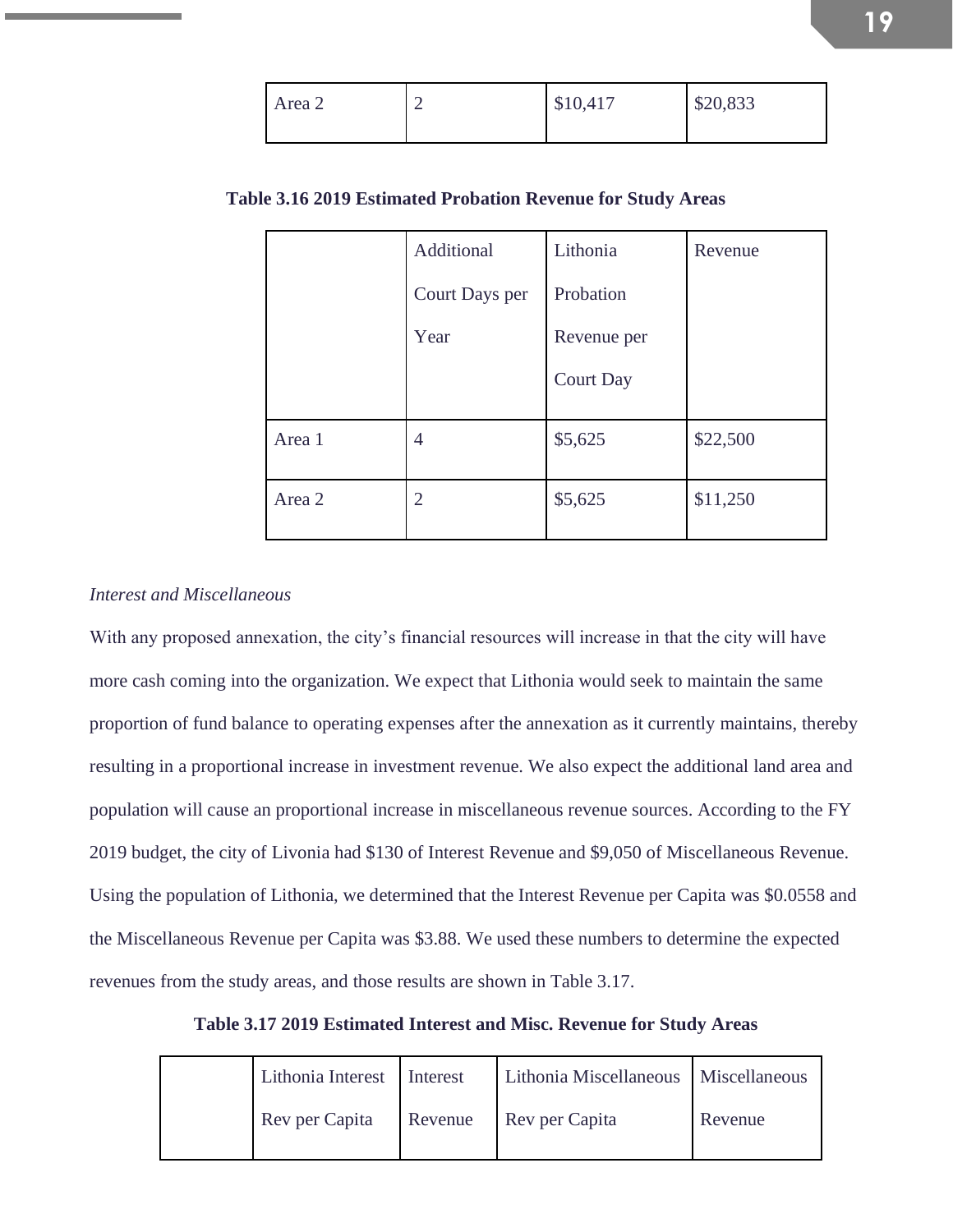| Area 1 | \$0.0558 | \$28.05 | \$3.88 | \$1,952 |
|--------|----------|---------|--------|---------|
| Area 2 | \$0.0558 | \$13.89 | \$3.88 | \$966   |

### *Local Maintenance and Improvement Grant (LMIG)*

General purpose local governments in Georgia annually receive a road improvement grant from the Georgia Department of Transportation (GDOT), referred to as the LMIG. The grant's distribution is based on a local government's population and road miles. With annexation, both of these factors would increase for the City of Avondale Estates and concomitantly its LMIG award. We were able to locate GDOT's 2019 grant award distribution and use this figure. The city of Lithonia is reported to have received \$24,210.10 in 2019 from this grant. The specific formula is as follows:

- 1) LMIG Formula Factor x State Allocation = Local Govt. Grant; whereas
- 2) LMIG Formula Factor = (local government population/state total population)  $x \frac{1}{3}$  + (local government road miles/ total local government road miles) x ⅔

Table 3.18 depicts our determination of the LMIG Formula Factor and expected revenue for the study areas. Georgia's 2019 population was approximately 10,620,000 with a total local government road miles of 108,300. The total appropriation for the state was \$169,400,000. We used these figures along with the figures in the boxes to make our estimations. Road mile length was estimated by using Google Maps distances for the roads in the annex area.

| Population | <b>Road Miles</b> | <b>LMIG</b> | <b>LMIG</b> |
|------------|-------------------|-------------|-------------|
|            |                   | Formula     | Revenue     |
|            |                   | Factor      |             |
|            |                   |             |             |

**Table 3.18 2019 Estimated LMIG Revenue for Study Area**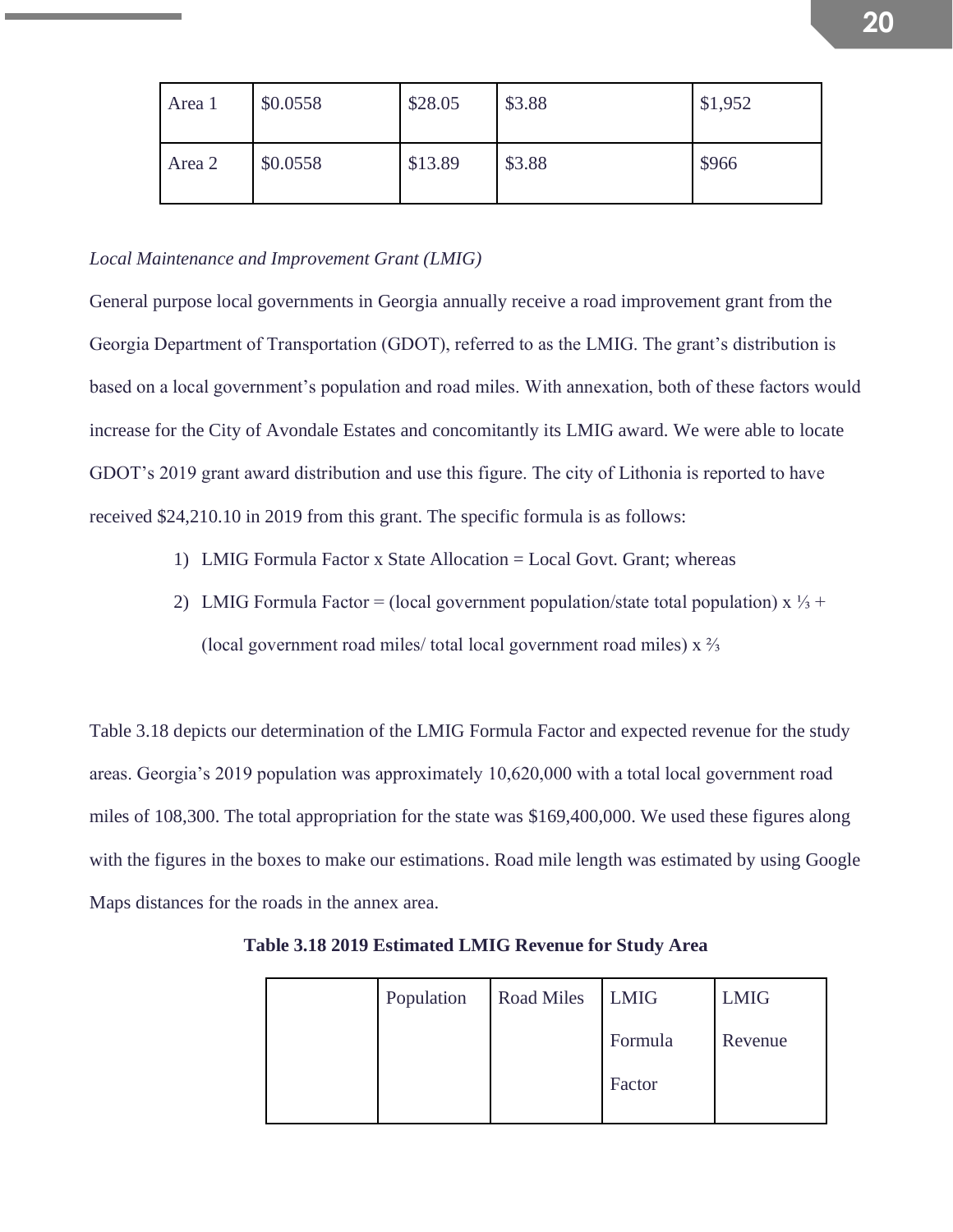| Area 1 | 503 | 10 | 0.00007734 | \$13,102 |
|--------|-----|----|------------|----------|
| Area 2 | 249 | 8  | 0.00005706 | \$9,666  |

# *Other Revenues*

The City of Lithonia has several other revenues which will increase with an annexation. These include charges for services (\$15,050), railroad equipment (\$250), transfer in (Stormwater Fund) (\$34,500), and the tax anticipation note (\$125,000), which was fairly significant in 2019. The revenue collected by Lithonia in 2015 for these categories summed to \$174,800. The per capita revenue from these other sources for Lithonia was determined to be \$74.99. The expected revenue for the study areas was calculated on a per capita basis, but we give a strong word of caution as an increase in population does not necessarily mean these categories would increase proportionally. It only is the most appropriate measure given the situation of predicting the results of something that had not happened.. Table 3.19 below shows the additional revenue expected to be generated in each study area.

**Table 3.19 2019 Estimated Other Tax Revenue for the Study Area**

|        | Population | Lithonia Other | Revenue  |
|--------|------------|----------------|----------|
|        |            | Rev per Capita |          |
| Area 1 | 503        | \$74.99        | \$37,720 |
| Area 2 | 249        | \$74.99        | \$18,672 |

#### **Enterprise Fund Revenues**

The FY 2019 budget listed the revenues brought in by public utilities, and we attributed those revenues to this section alone. Lithonia brought in \$50,000 of revenue for public utilities during 2019. Using the amount of households in Lithonia, we determined how much revenue was generated by the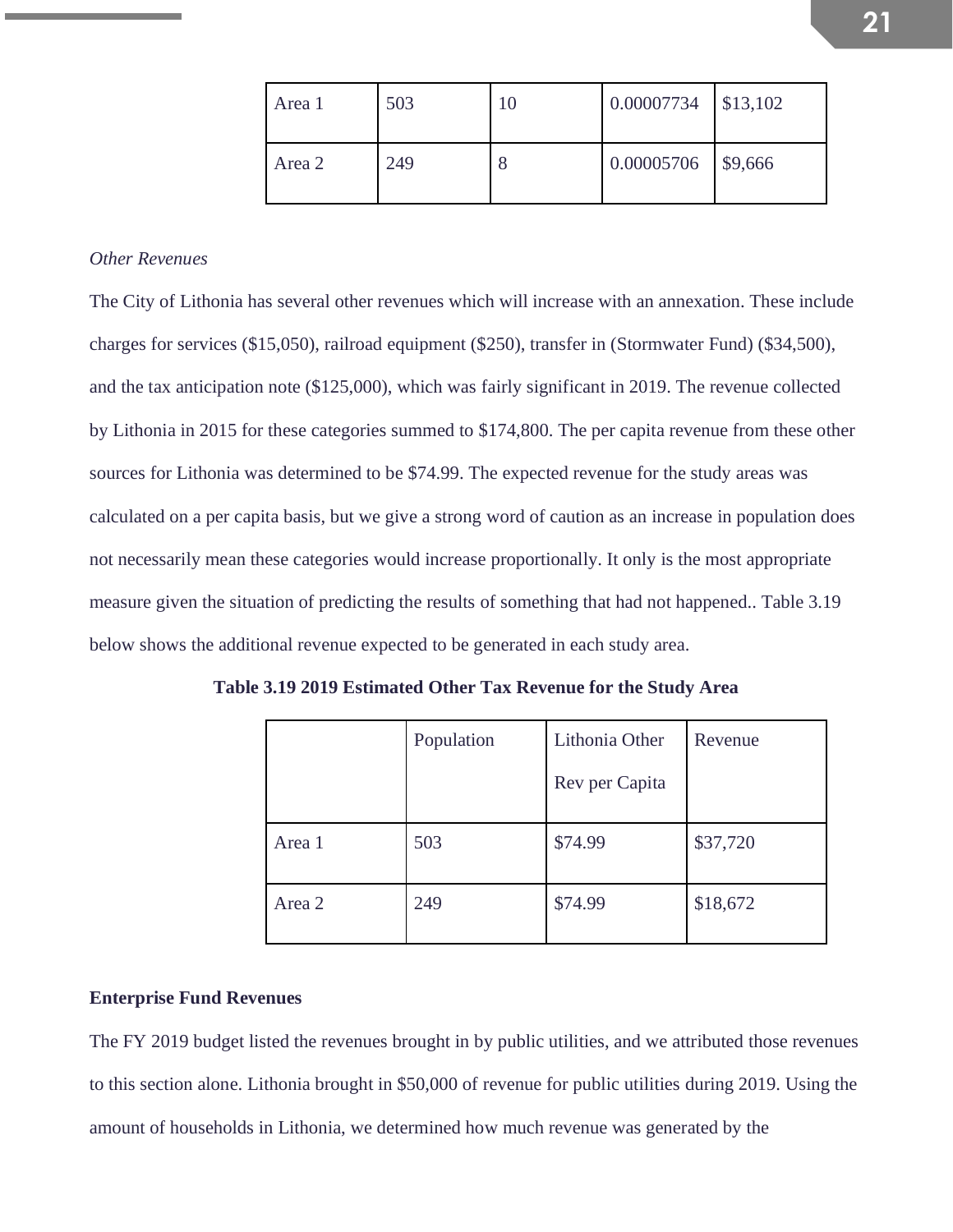households. In Table 3.20, we present the estimated enterprise revenues for the study areas based on the estimated households in the area. Again, this measure requires a lot of caution because of the necessary assumptions that the areas would have negligible differences from Lithonia.

|        | Households | Lithonia Revenue | Revenue  |
|--------|------------|------------------|----------|
|        |            | per Household    |          |
| Area 1 | 178        | \$60.46          | \$10,762 |
| Area 2 | 88         | \$60.46          | \$5,320  |

**Table 3.20 2019 Estimated Enterprise Fund Revenue - Public Utility**

# **Summary of Revenues**

In Table 3.21, we present the estimated revenues that would have been collected from the study area if they had been in Lithonia in FY 2019. This table is a summary of all of the preceding tables showing the different types of revenues that would have been collected in each scenario.

**Table 3.21 Summary of 2019 Estimated Study Area Revenues**

|                          | Area 1    | Area 2    | Area 1 and 2 |
|--------------------------|-----------|-----------|--------------|
| <b>General Fund</b>      | \$285,865 | \$145,299 | \$431,164    |
| (GF) Revenue             |           |           |              |
| <b>Real and Personal</b> | \$89,116  | \$44,115  | \$133,231    |
| Property                 |           |           |              |
| <b>Motor Vehicle</b>     | \$5,059   | \$2,501   | \$7,560      |
| <b>Franchise Fees</b>    | \$20,812  | \$10,229  | \$31,041     |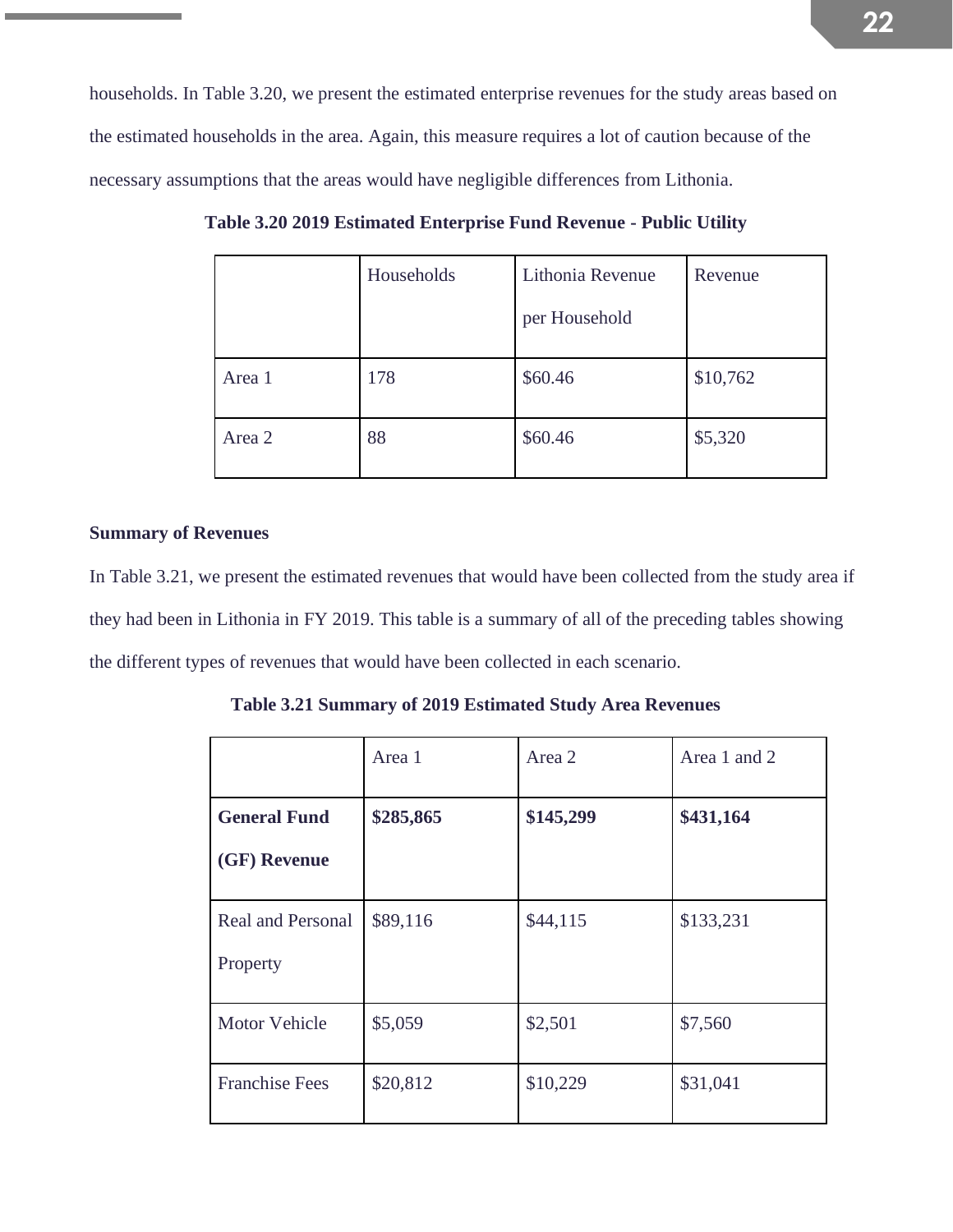| Insurance                | \$30,859  | \$15,276  | \$46,135  |
|--------------------------|-----------|-----------|-----------|
| Premium                  |           |           |           |
| Intangible               | \$2,805   | \$1,388   | \$4,193   |
| Recording                |           |           |           |
| <b>Real Estate</b>       | \$2,157   | \$1,068   | \$3,225   |
| <b>Transfers</b>         |           |           |           |
| Occupational             | \$3,500   | \$2,100   | \$5,600   |
| <b>Taxes</b>             |           |           |           |
| Permit                   | \$14,588  | \$7,221   | \$21,809  |
| Authorizations           |           |           |           |
| <b>Court Receipts</b>    | \$41,667  | \$20,833  | \$62,500  |
| Probation                | \$22,500  | \$11,250  | \$33,750  |
| <b>Services</b>          |           |           |           |
| <b>Interest Earnings</b> | \$28      | \$14      | \$42      |
| Miscellaneous            | \$1,952   | \$966     | \$2,918   |
| <b>LMIG</b>              | \$13,102  | \$9,666   | \$22,768  |
| Other                    | \$37,720  | \$18,672  | \$56,392  |
| <b>Enterprise Fund</b>   | \$10,762  | \$5,320   | \$16,082  |
| <b>Revenue</b>           |           |           |           |
| <b>Total Revenues</b>    | \$296,627 | \$150,619 | \$447,246 |

the control of the control of the control of

×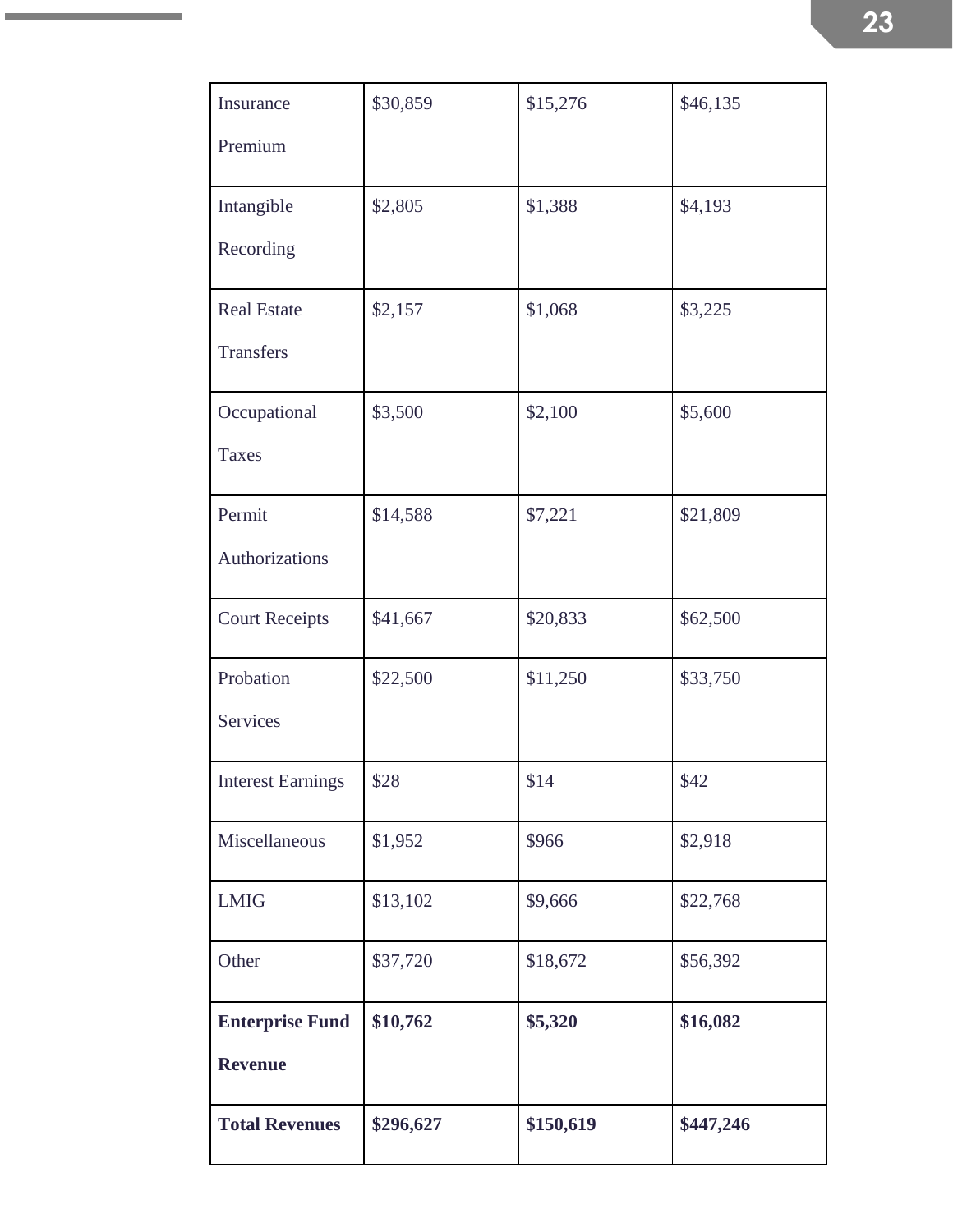### **Chapter 4: Estimated Expenditures for the Study Areas**

In this section, we address how much the city of Lithonia would have spent in FY 2019 to extend services in each of the three scenarios. Our categories are divided by how expenses are listed on the city of Lithonia's budget report for FY 2019. We discuss in detail how each of the areas would face increased costs based on annexation. All of our cost estimates are based on proportional increases from Lithonia's current expense report. Since Area 1 is larger than Area 2 by population, it will require more proportionally. Table 4.1 contains the final product of all of our estimates.

### *Personal Salaries and Benefits*

This section of the budget includes the salary and benefits given to all employees of the city. This includes full-time, part-time, and overtime work as well as workers' compensation, Medicare, Social Security, group insurance, retirement, and unemployment. We expect this section to have a noticeable increase because of the extended land area, new roads, and larger population. We expect there will be an increase in the need for public safety employees as well as office workers to handle the additional paperwork. New workers might have to be hired, or part-time workers will need to become full-time or full-time workers will need to work overtime. Either way, we expect a fair increase in this expenditure. We estimate annexing Area 1 alone would increase these expenses by 1/10, annexing Area 2 alone would increase these expenses by 1/15, and annexing both would increase these expenses by 1/6.

### *Professional and Technical Services*

This section of the budget includes a wide variety of professional services including judges, public defenders, solicitors, building inspectors, auditors, and accountants to name a few. As described in the first section, a larger population will need an increased amount of professional services. In addition, Chapter 3 proposed that there would be a few more court dates, so there would certainly be more expenses for court-associated personnel to work more times in the year. We estimate annexing Area 1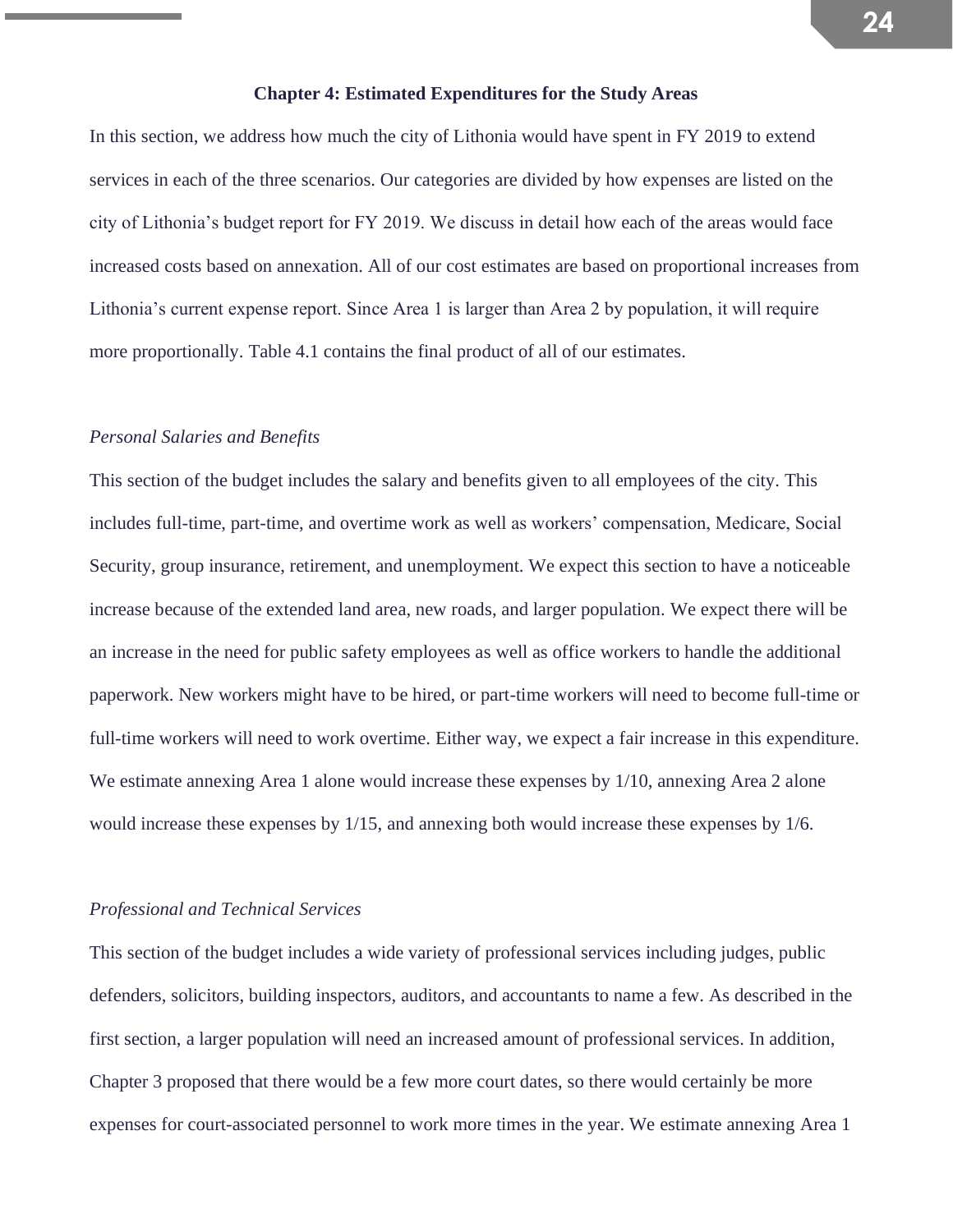alone would increase these expenses by 1/6, annexing Area 2 alone would increase these expenses by 1/12, and annexing both would increase these expenses by 1/4.

# *Purchased/Property Services*

This section of the budget includes strictly maintenance, repair, and rentals. The group of expenses is heavily centered on equipment. We expect the increased land area that the city would be responsible for would add additional wear to vehicles or require more rentals. Accordingly, we expect a fairly significant increase in these costs since they are already relatively low. We estimate annexing Area 1 alone would increase these expenses by 1/5, annexing Area 2 alone would increase these expenses by 1/10, and annexing both would increase these expenses by 3/10.

# *Other Purchased Services*

This section of the budget includes additional services meant to assist the city's workforce. The services include: liability insurance, training, sanitation, travel, and communication to name a few. Because these are so directly tied with the personnel, we thought it was most appropriate to estimate they would increase at the same rate as the Personal Salaries and Benefits. Therefore, we estimate annexing Area 1 alone would increase these expenses by 1/10, annexing Area 2 alone would increase these expenses by 1/15, and annexing both would increase these expenses by 1/6.

### *General Supplies and Materials*

This section of the budget contains all of the supplies needed to run the government offices and services from gasoline to office supplies to electricity. While these costs may increase marginally with additional employees, we do not expect a significant increase unless the annexation featured the opening of new buildings and spaces for the city of Lithonia. As we have not used that assumption up to this point, we do not make it here. We estimate annexing Area 1 alone would increase these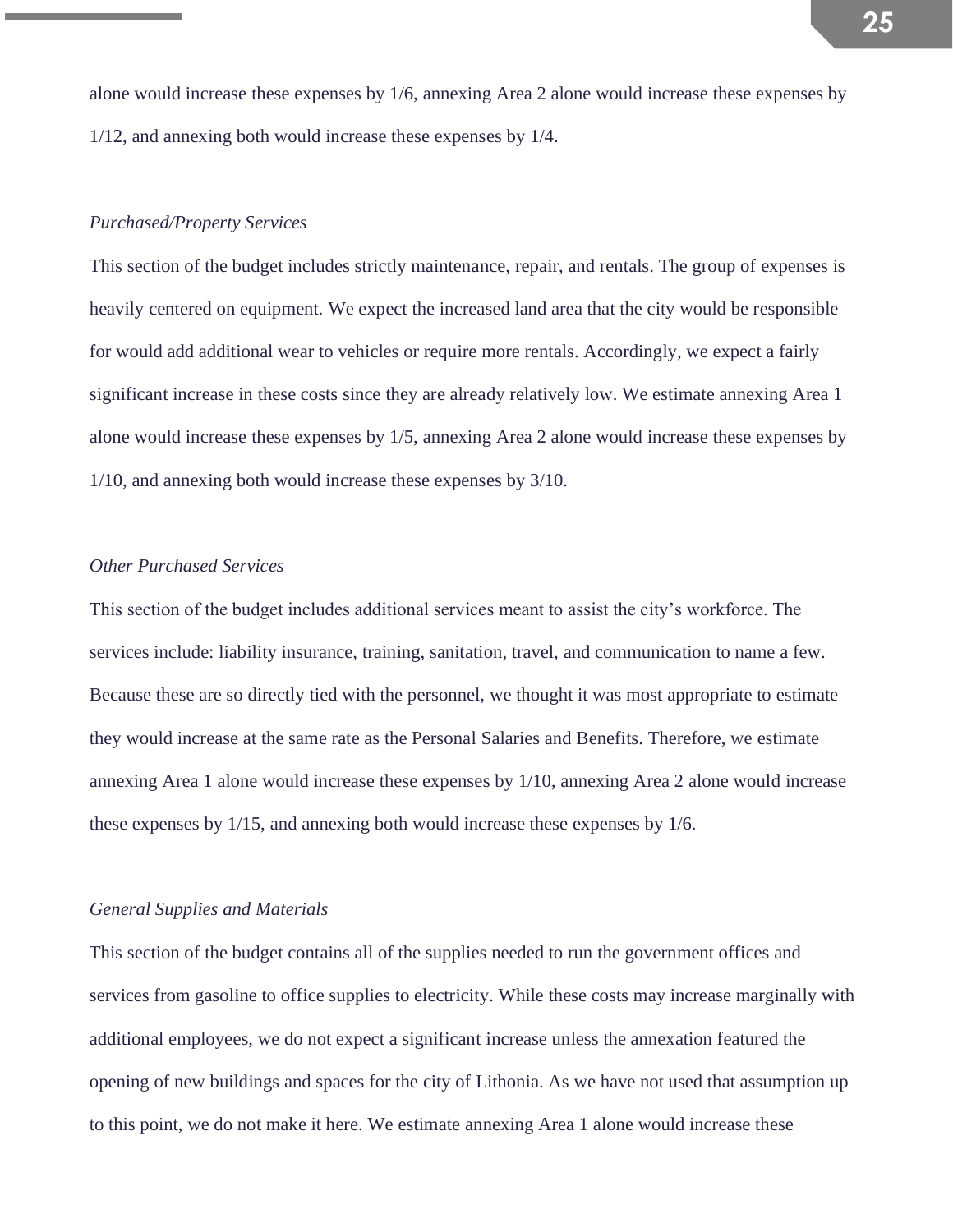expenses by 1/15, annexing Area 2 alone would increase these expenses by 1/20, and annexing both would increase these expenses by 7/60.

# *Debt Service and Other Costs*

This section of the budget includes all of the remaining expenses. Some of these are court payments to Dekalb, the Tax Anticipation Loan, interest on building mortgages, and a few others. Just like with general supplies and materials, we do not expect this section to go up unless the city of Lithonia decided to open new locations which would require further property payments. We estimate annexing Area 1 alone would increase these expenses by 1/15, annexing Area 2 alone would increase these expenses by 1/20, and annexing both would increase these expenses by 7/60.

| <b>Expenditure Area</b>   | Lithonia's           | Estimated     | Estimated     | Estimated     |
|---------------------------|----------------------|---------------|---------------|---------------|
|                           | <b>Total Expense</b> | Increase with | Increase with | Increase with |
|                           | In 2019              | Area 1        | Area 2        | <b>Both</b>   |
| Personal Salaries and     | \$786,090            | \$78,609      | \$52,406      | \$131,015     |
| <b>Benefits</b>           |                      |               |               |               |
| Professional and          | \$154,000            | \$25,667      | \$12,833      | \$38,500      |
| <b>Technical Services</b> |                      |               |               |               |
| Purchased/Property        | \$35,000             | \$7,000       | \$3,500       | \$10,500      |
| <b>Services</b>           |                      |               |               |               |
| <b>Other Purchased</b>    | \$139,000            | \$13,900      | \$6,950       | \$20,850      |
| <b>Services</b>           |                      |               |               |               |

**Table 4.1 Expenditures Per Area Estimates**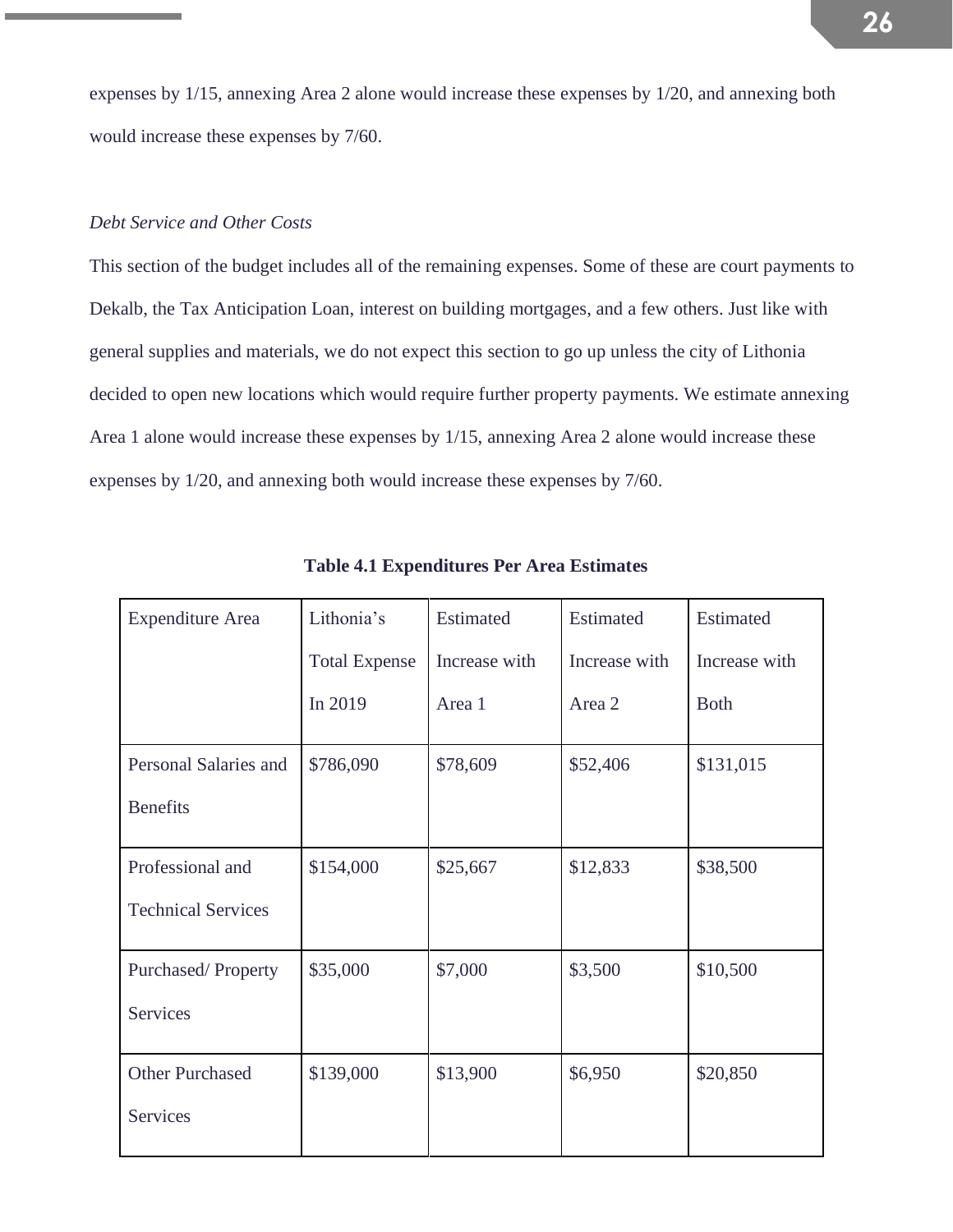| General Supplies and | \$102,750   | \$6,850   | \$5,137  | \$11,988  |
|----------------------|-------------|-----------|----------|-----------|
| Materials            |             |           |          |           |
| Debt Service and     | \$303,340   | \$20,223  | \$15,167 | \$35,390  |
| <b>Other Costs</b>   |             |           |          |           |
| Total                | \$1,520,180 | \$152,249 | \$95,993 | \$248,243 |

the control of the control of the con-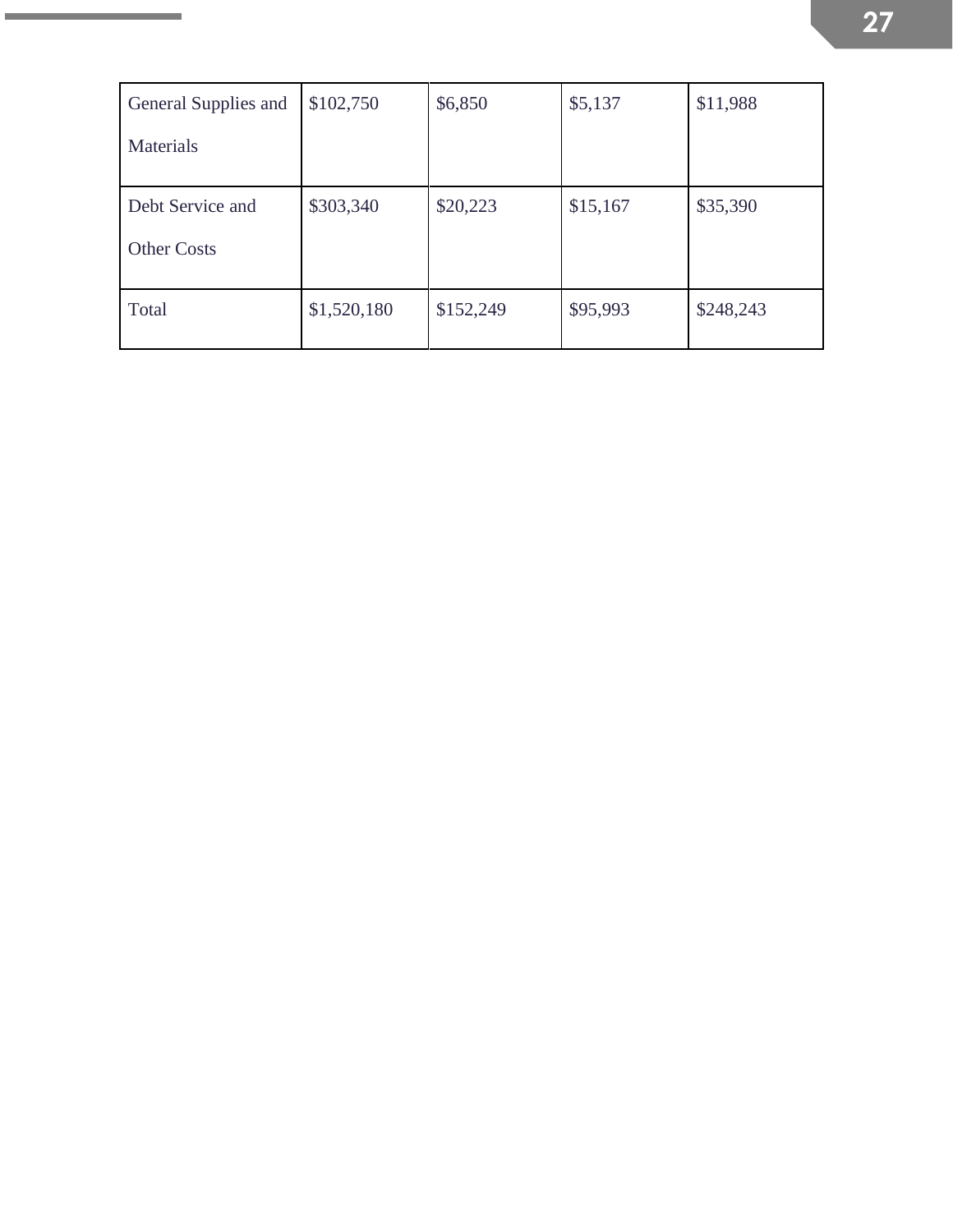**Chapter 5: Comparing Revenues and Expenditures from Annexation of the Study Areas** In Chapter 3, we estimated the revenues that would have been collected from the study areas if they had been in the City of Lithonia in FY 2019, and in Chapter 4, we estimated the expenditures that would have been needed to provide services to those areas. A comparison of the estimated revenues and expenditures is presented in Table 5.1 for the different scenarios for annexation. We used certain assumptions up to this point that have inherent limits. Before listing our findings in the table, we think it is appropriate to discuss how the factors influencing those limitations could either tilt the finances more in favor of expenditures or more in favor of revenues.

# *Factors Favoring Higher Expenditures to Revenues*

There is an inherent imprecise nature to our expenditure calculations. We assumed that the current expenditures for the city of Lithonia would only need to be proportionally extended by a subjective amount based on the areas in question. If it actually costs much more to extend services to those areas, then the expenditures would certainly rise. We also discussed briefly that new buildings may need to be utilized for the extension of services. On the reverse, there are factors that could limit the expected revenues. We heavily based our revenue estimations on the current state of Lithonia which may be very different from the study areas. If there is less valuable property per person in those areas than in the city currently, all of our revenue calculations will be overestimations. The people living in those areas might also have inherent differences which cause our per capita predictions to be overestimates as well.

# *Factors Favoring Higher Revenues to Expenditures*

Just as we could have overestimated the proportional revenues for the areas in question, there is also the possibility that we underestimated the revenues. Because of the sheer size of these possible areas, there is a fair chance that they have a far greater property value than we attributed. We used population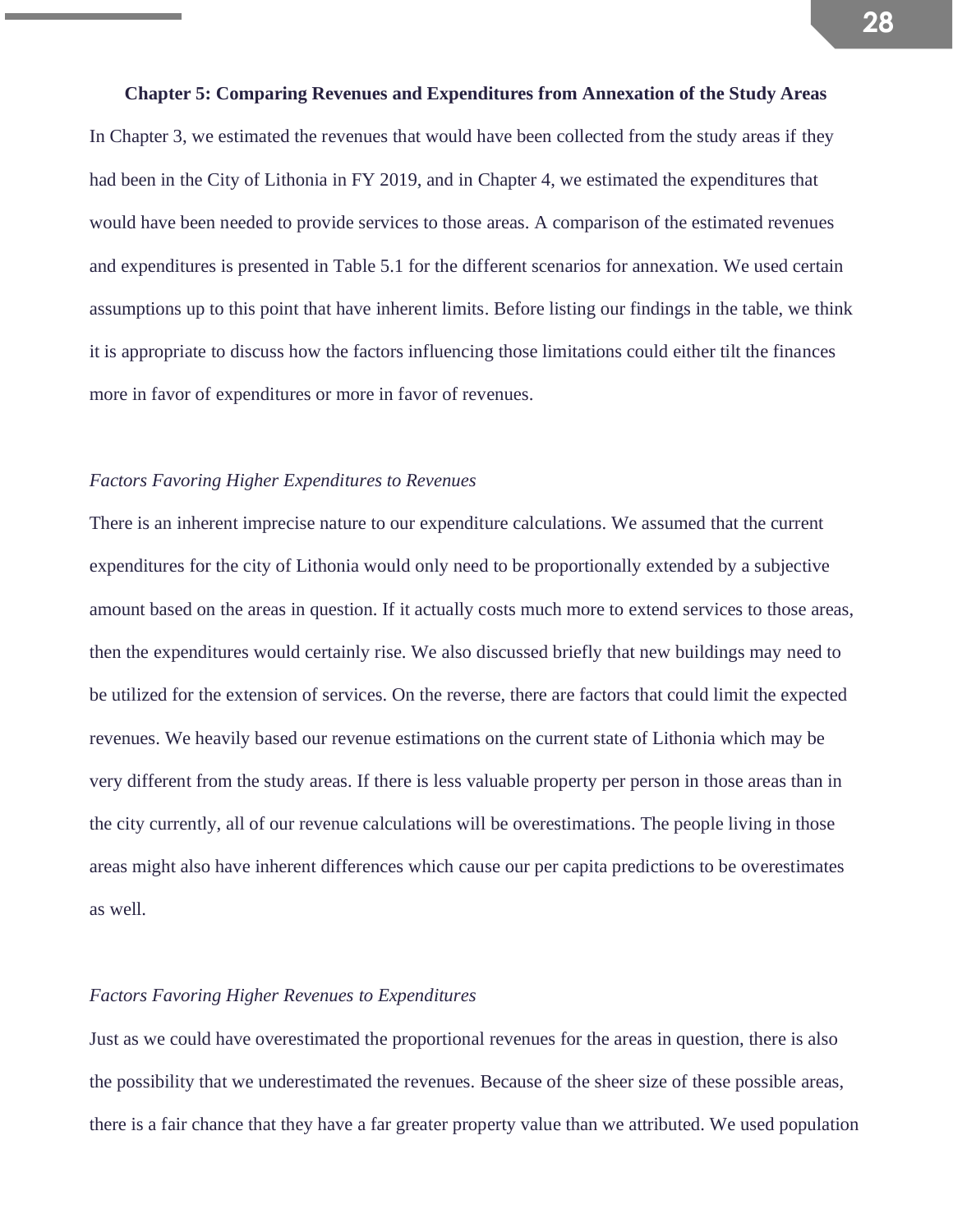to determine property value which has inherent flaws. A more precise determination of property value would give a much better idea. Property taxes are such a huge slice of the incoming revenues, so a possible underestimation would greatly downplay the revenue benefits of annexing the property. On the reverse, there is the possibility that we overestimated the expenses of annexing. The city of Lithonia could already have adequate resources to expand services and would need a small increase in personnel and supplies. This possibility would substantially lower the expenses which would favor the revenues.

**Table 5.1 Net Fiscal Impact: Comparing Estimated Revenues and Expenditures in the Study** 

|                       | Area 1    | Area 2    | Area 1 and 2 |
|-----------------------|-----------|-----------|--------------|
| <b>Total Scenario</b> | \$296,627 | \$150,619 | \$447,246    |
| Revenues              |           |           |              |
| <b>Total Scenario</b> | \$152,249 | \$95,993  | \$248,243    |
| Expenditures          |           |           |              |
| Revenues less         | \$144,378 | \$54,626  | \$199,003    |
| Expenditures          |           |           |              |

**Areas**